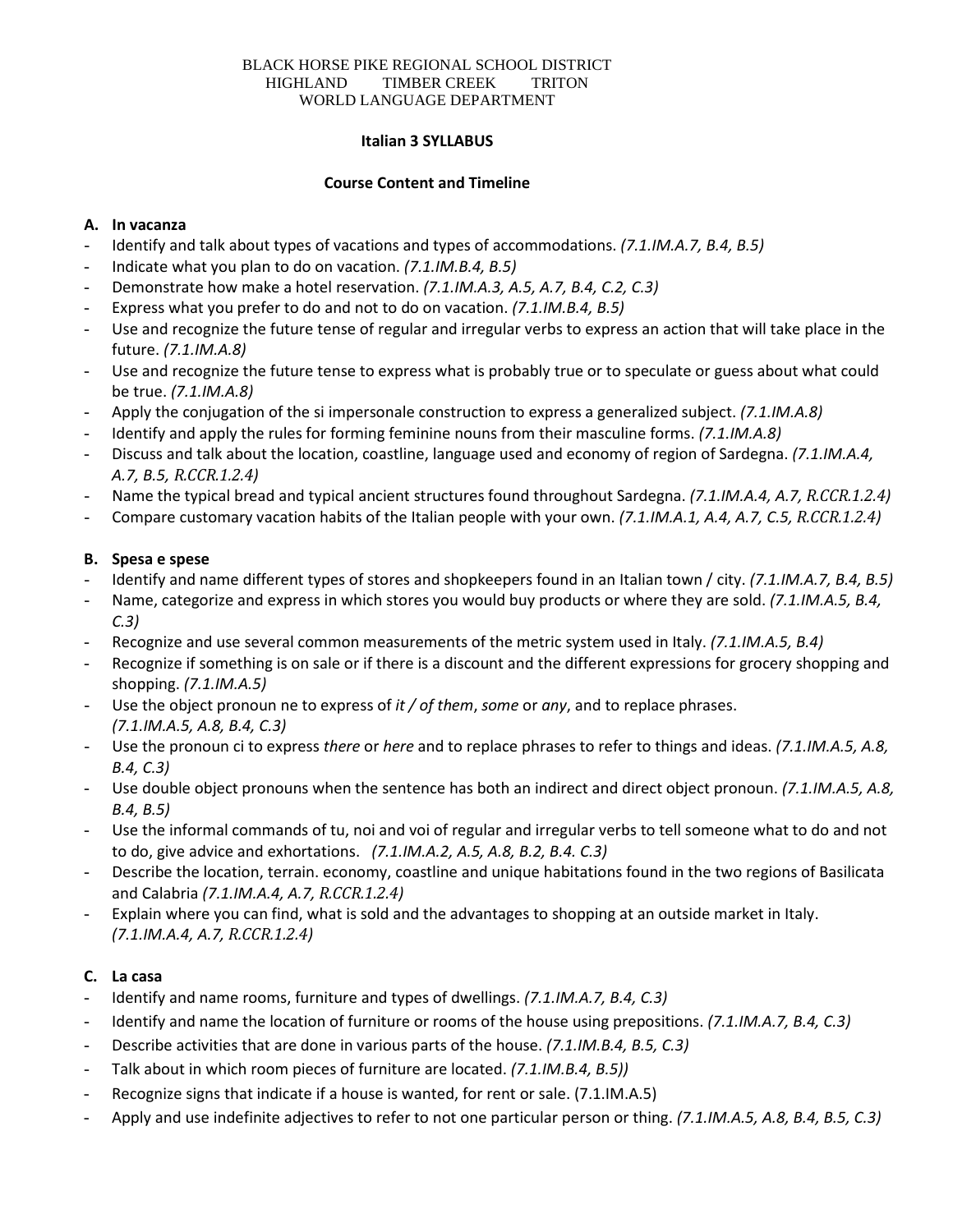- Apply and use indefinite pronouns to refer to not one particular person or thing replacing nouns. *(7.1.IM.A.5, A.8, B.5, C.3)*
- Use negative words and expressions to make a sentence negative. *(7.1.IM.A.5, A.8, B.4, B.5, C.3)*
- Use the formal command *Lei* and *Loro* of regular and irregular verbs to tell someone what to do or not to do. *(7.1.IM.A.2, A.5, A.8, B.2, B.4, C.3)*
- Name and discuss the location, coastline, capital and typical restructured habitations of the region of Puglia. *(7.1.IM.A.4, A.7, R.CCR.1.2.4)*
- Compare the age children leave home in Italy to their age in America. *(7.1.IM.A.4, A.7, C.5, R.CCR.1.2.4)*
- Explain why there is a high rate of children staying at home after college / university in Italy. *(7.1.IM.A.4, A.7, R.CCR.1.2.4)*

## **D. La difesa dell'ambiente**

- Name and use expressions related to traffic, environment and recyclable materials. *(7.1.IM.A.7, B.4, B.5, C.3)*
- Discuss what you do to protect the environment. *(7.1.IM.B.4, B.5, C.3)*
- Describe ecological initiatives in effect in Italy to help protect the environment. *(7.1.IM.A.4, A.5, A.7, C.4, R.CCR.1.2.4)*
- Use the present tense conditional of regular and irregular verbs to express "would". *(7.1.IM.A.8, B.4, B.5, C.3)*
- Use present tense conditional of the verbs *dovere, volere* and *potere*. *(7.1.IM.A.8, B.4, B.5, C.3)*
- Use the conditional perfect to express "would have". *(7.1.IM.A.8, B.5, C.3)*
- Apply the use of possessive pronouns to express ownership. *(7.1.IM.A.8, B.4, B.5, C.3)*
- Name and discuss the location, terrain, economy of the regions of Abruzzo and Molise. *(7.1.IM.A.4, A.5, A.7, R.CCR.1.2.4)*
- Name a natural reserve and a fine product grown and sold domestically and abroad from the region of Abruzzo. *(7.1.IM.A.4, A.5, A.7, R.CCR.1.2.4)*
- Discuss recycling initiatives practiced in Italy and compare to those of the United States. *(7.1.IM.A.4, A.5, A.7, C.4, C.5, R.CCR.1.2.4)*
- Tell at what age and how Italians obtain their driver's license. *(7.1.IM.A.4, A.5, A.7, R.CCR.1.2.4)*
- Describe what it is like to drive by car in Italy. *(7.1.IM.A.4, A.5, A.7, R.CCR.1.2.4)*
- Name a traffic rule that is different in Italy than in the United States and the type of gas sold in Italy. *(7.1.IM.A.4, A.5, A.7, R.CCR.1.2.4)*
- Name a common means of transportation characteristic of Italy. *(7.1.IM.A.4, A.5, A.7, R.CCR.1.2.4)*

## **E. La musica e il teatro**

- Name and use expressions related to music, theatre, opera, musical instruments and genres of music. *(7.1.IM.A.7, B.4, B.5, C.2)*
- Name and discuss an Italian instrument that has widespread fame in the world. *(7.1.IM.A.4, A.5, A.7, R.CCR.1.2.4)*
- Define and discuss the *Commedia dell'Arte* and identify its characters. *(7.1.IM.A.4, A.5, A.7, R.CCR.1.2.4)*
- Use relative pronouns to link one clause to another. *(7.1.IM.A.5, A.8, B.4, C.2)*
- Use the pronoun "chi" to express the one(s) who, he/she who, or those who. *(7.1.IM.A.5, A.8, B.5, C.2)*
- Apply the uses of the construction of the infinitive to function as the subject or direct object. *(7.1.IM.A.5, A.8, C.2)*
- Identify and recognize which verbs require the prepositions "a" and "di" after a conjugated verb and before the infinitive. *(7.1.IM.A.5, A.8, C.2)*
- Apply the rules of making nouns and adjectives plural that end in "-a". *(7.1.IM.A.5, A.8)*
- Identify the location of the region of Liguria, talk about the importance of the region's capital and name a famous composer and food product of the region. *(7.1.IM.A.4, A.5, A.7, R.CCR.1.2.4)*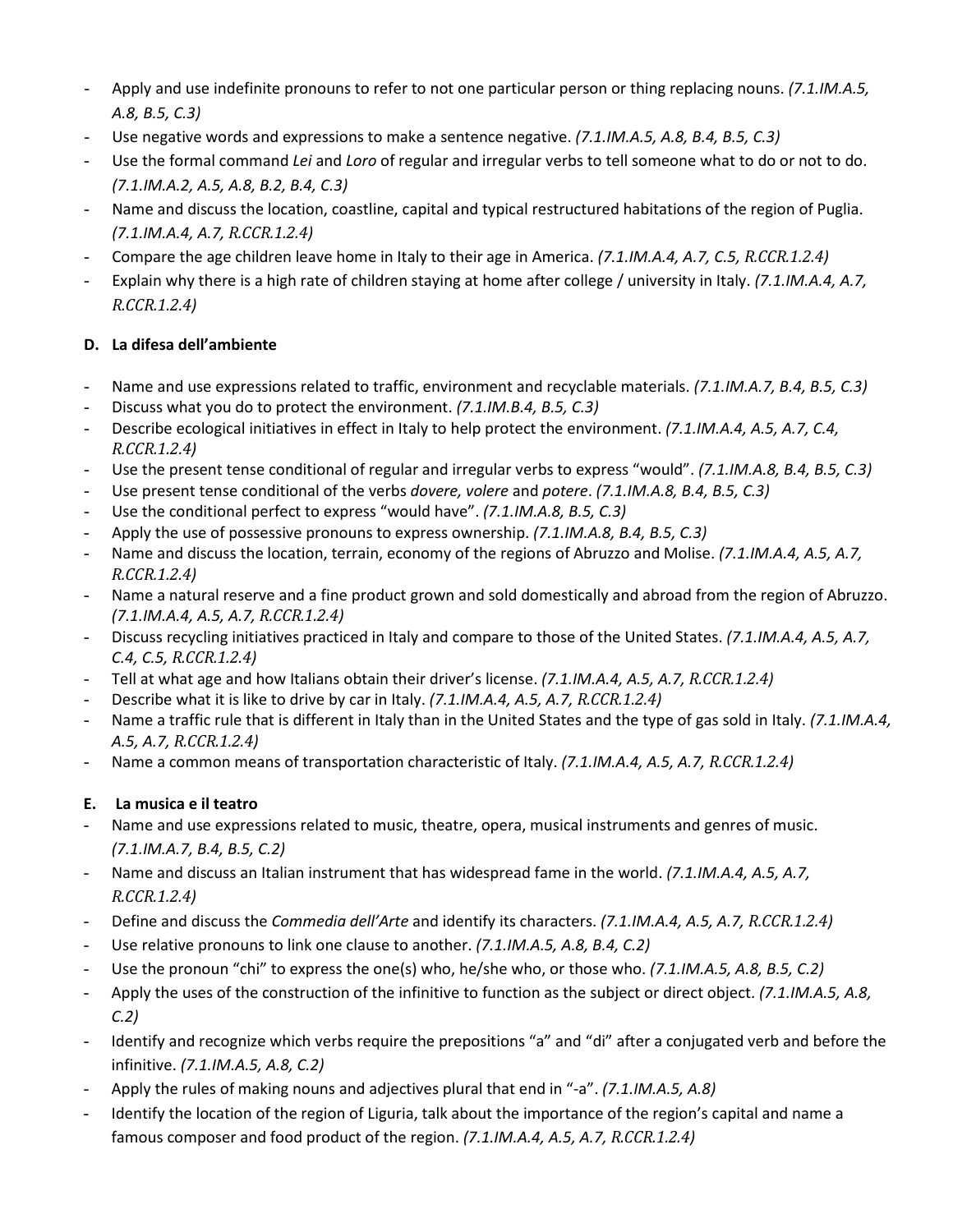- Describe the festival of Sanremo in terms of what it is, where and when it takes place, the participants and how it is judged. *(7.1.IM.A.4, A.5, A.7, R.CCR.1.2.4)*

### **Course Expectations and Skills**

- **1.** Maintain a notebook.
- **2.** Apply vocabulary and grammar to reading, writing and listening comprehension assignments.
- **3.** Develop and perform dialogues and oral presentations in a variety of tenses.
- **4.** Create a variety of chapter-based projects including those that require the use of technology and the development of an Electronic Portfolio.
- **5.** Develop a cross-cultural awareness through exposure to cultural practices.

#### **Resources**

Text Books: *Prego 8th edition*

Supplemental Materials: *Prego 8th edition* practice workbook, listening activities, and cultural videos

### **Grading Scale**

| <b>College Prep (Honors)</b><br>Category |     |
|------------------------------------------|-----|
| <b>Classwork</b>                         | 20% |
| <b>Homework</b>                          | 20% |
| <b>Minor Assessments</b>                 | 20% |
| <b>Major Assessments</b>                 | 40% |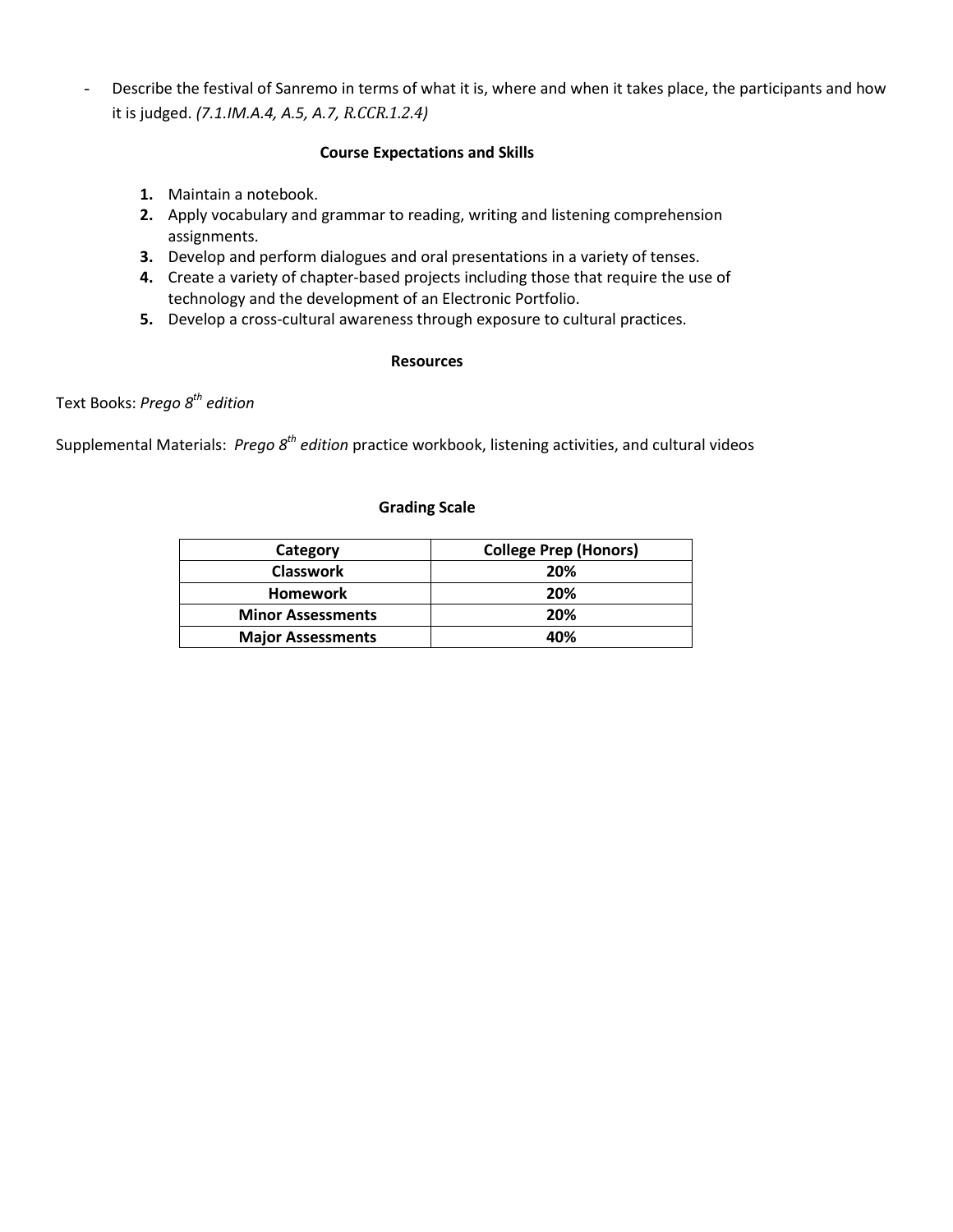## Black Horse Pike Regional School District Curriculum Template ENGAGING STUDENTS . FOSTERING ACHIEVEMENT . CULTIVATING 21<sup>ST</sup> CENTURY GLOBAL SKILLS

### **Course Name: Italian 3 Honors**

**Course Number:**

## **PART I: UNIT RATIONALE**

### **WHY ARE STUDENTS LEARNING THIS CONTENT AND THESE SKILLS?**

| <b>Course/Unit Title:</b>            | <b>Unit Summary:</b>                                                                   |
|--------------------------------------|----------------------------------------------------------------------------------------|
| Italian 3 Honors Unit 1              | In this unit students will learn to talk about different types of vacations and        |
| In vacanza                           | accommodations available to them. They will also be able to express their plans        |
| Grade Level(s):                      | for a vacation and be able to make a reservation at a hotel. Students will be able     |
| 11                                   | to discuss the vacation customs of Italians and compare them with their own. To        |
|                                      | accomplish this students will learn to use the future tense and the si                 |
|                                      | impersonale construction. They will also learn to apply the rules of forming           |
|                                      | feminine nouns from their masculine forms. In addition, students will learn            |
|                                      | some customs and cultural practices of the region of Sardegna.                         |
| <b>Essential Question(s):</b>        | <b>Enduring Understanding(s):</b>                                                      |
| How do I talk about a<br>$\bullet$   | There are expressions used for going on vacation to express vacation<br>$\bullet$      |
| variety of vacation                  | types and types of accommodations.                                                     |
| types and                            | There are expressions used to express what you will do while on<br>$\bullet$           |
| accommodations?                      | vacation.                                                                              |
| How do I talk about<br>$\bullet$     | There are expressions used to make a hotel reservation.<br>$\bullet$                   |
| what I am planning for               | The future tense is used to express an action that will take place in the<br>$\bullet$ |
| vacation?                            | future.                                                                                |
| How do I talk about<br>$\bullet$     | The future of probability is used to talk about what is probably true or<br>$\bullet$  |
| what I like / prefer and             | to speculate or guess about what could be true.                                        |
| not like to do on                    | The si impersonale expresses a generalized subject.<br>$\bullet$                       |
| vacation?                            | There are certain types of masculine nouns that can be changed to a<br>$\bullet$       |
| How do I make a hotel<br>$\bullet$   | feminine form.                                                                         |
| reservation?                         | Italian vacation / holidays are spread throughout the year, enjoyed with<br>$\bullet$  |
| How do I use the future<br>$\bullet$ | family and friends, but are unique to their country.                                   |
| tense?                               | Sardegna has it's own language, customary food, and unique ancient                     |
| How do I use the future<br>$\bullet$ | structures.                                                                            |
| tense of probability?                |                                                                                        |
| How do I use the si<br>$\bullet$     |                                                                                        |
| impersonale                          |                                                                                        |
| construction?                        |                                                                                        |
| What are the rules for<br>$\bullet$  |                                                                                        |
| forming feminine nouns               |                                                                                        |
| from their masculine                 |                                                                                        |
| forms?                               |                                                                                        |
| What are the                         |                                                                                        |
| customary vacation                   |                                                                                        |
| habits of the Italian                |                                                                                        |
| people?                              |                                                                                        |
| What are some customs<br>$\bullet$   |                                                                                        |
| and practices specific to            |                                                                                        |
| the region of Sardegna?              |                                                                                        |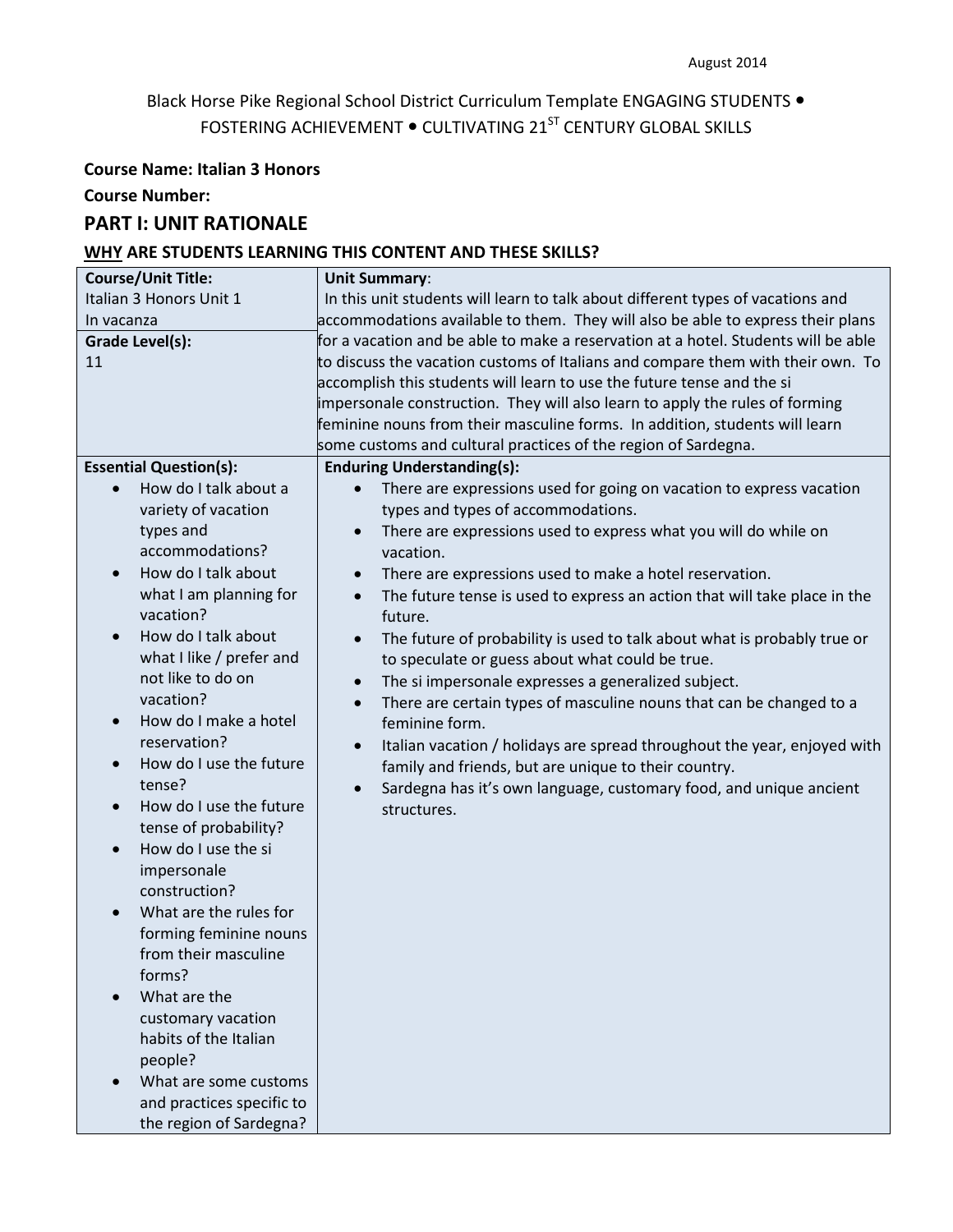## **PART II: INSTRUCTIONAL STRATEGIES AND RESOURCES DESCRIBE THE LEARNING TARGETS.**

## **After each target, identify the NJCCCS or Common Core Standards that are applicable**

|    | <b>Learning Target</b>                                                                                  | <b>NJCCCS or CCSS</b>                    |
|----|---------------------------------------------------------------------------------------------------------|------------------------------------------|
|    | 1. Identify and talk about different types of vacations and accommodations.                             | 1.7.1.IM.A.7, B.4, B.5                   |
| 2. | Indicate what you plan to do on vacation.                                                               | 2.7.1.IM.B.4, B.5                        |
| 3. | Express what you prefer to do and not to do on vacation.                                                | 3.7.1.IM.B.4, B.5                        |
|    | 4. Demonstrate how to make a hotel reservation.                                                         | 4.7.1.IM.A.3, A.5, A.7,<br>B.4, C.2, C.3 |
| 5. | Use and recognize the future tense of regular and irregular verbs to express                            |                                          |
|    | and action that will take place in the future.                                                          | 5.7.1.IM.A.8                             |
| 6. | Use and recognize the future tense of probability to express what is probably                           | 6.7.1.IM.A.8                             |
|    | true or to speculate or guess what could be true.                                                       |                                          |
|    |                                                                                                         | 7.7.1.IM.A.8                             |
|    | 7. Apply the si impersonale construction to express a generalized subject.                              |                                          |
|    |                                                                                                         | 8.7.1.IM.A.8                             |
| 8. | Identify and apply the rules of forming feminine nouns from their masculine                             |                                          |
|    | forms.                                                                                                  | 9.7.1.IM.A.1, A.4, A.7,                  |
|    |                                                                                                         | C.5, R.CCR.1.2.4                         |
| 9. | Compare customary vacation habits of the Italian people with your own.                                  |                                          |
|    |                                                                                                         | 10.7.1.IM.A.4, A.7,                      |
|    | 10. Discuss and talk about location, coastline, language used and economy of the<br>region of Sardegna. | B.5, R.CCR.1.2.4                         |
|    |                                                                                                         | 11. 7.1.IM.A.4, A.7,                     |
|    | 11. Name the typical bread and ancient structures found throughout Sardegna.                            | <b>R.CCR.1.2.4</b>                       |

## **Inter-Disciplinary Connections:**

**Technology:** Websites: alice.it; altavista.it; arianna.it; google.it and .com; kataweb.it: cultural searches on vacations and Sardegna.

**Social Studies:** Learn about Italian vacation customs and customs of the region of Sardegna**.**

**English:** Analyze Italian grammar compared to English grammar.

**Music:** Students will read and listen to "A chi".

## **Students will engage with the following text:**

- *Prego! an invitation to Italian* Textbook (McGraw Hill)
- *Prego* Practice Workbook / Audio Activities (McGraw Hill)
- Instructional Videos (vocabulary, grammar, culture) (McGraw Hill) (YouTube)
- Authentic Song "A chi" to listen and comprehend to whom the song was written for and identify the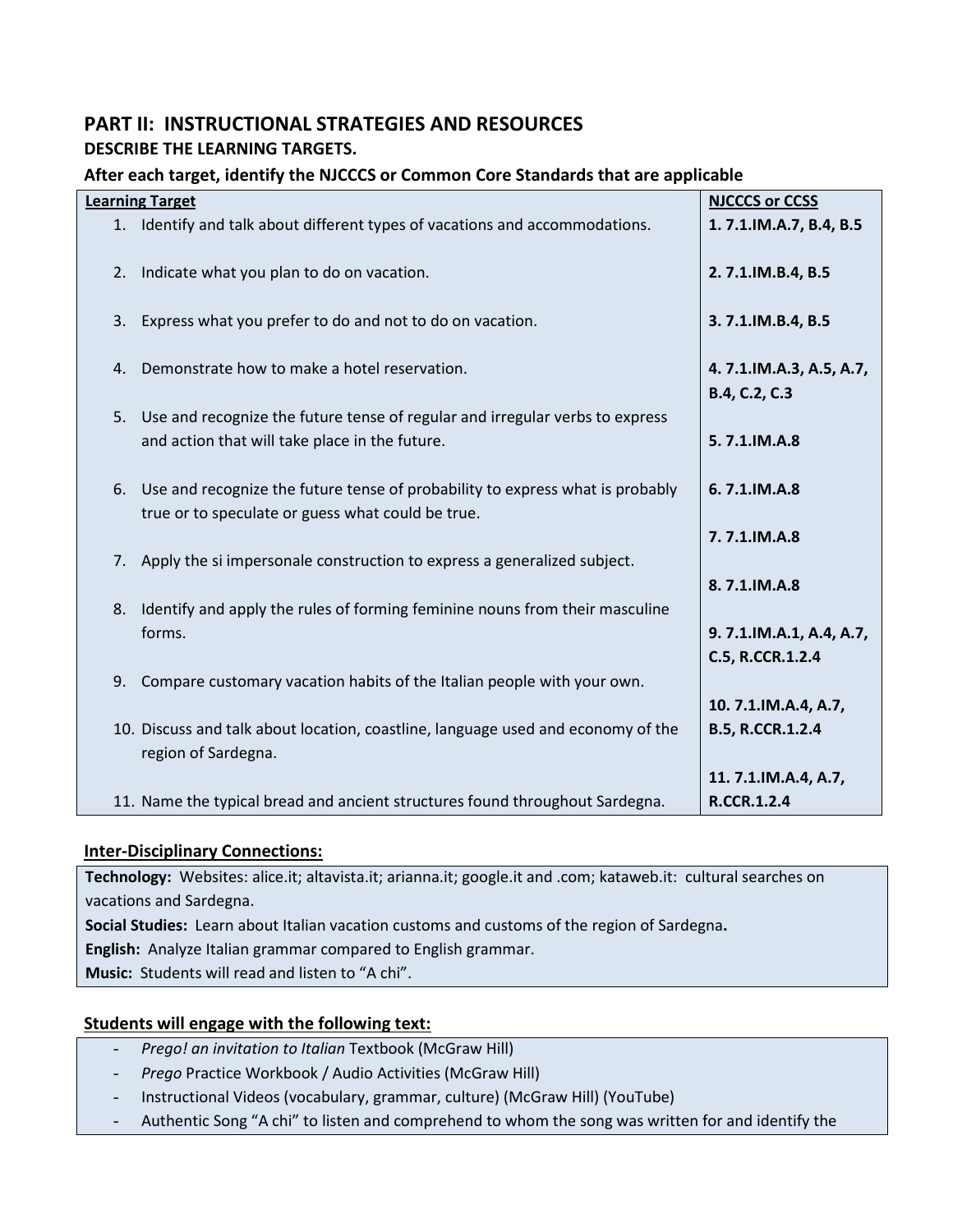future tense.

- Quizlet.com to review vocabulary and grammar

### **Students will write:**

- Fill in the blank and open-ended questions to give and find out information about your vacation plans and future plans, to express what would probably be true, making a hotel reservation and to compare daily things that one does in Italy and the United States.
- Written dialog to discuss future plans and how to make a hotel reservation.
- Written composition describing your last vacation and what you did and compare it with what will do on your next vacation.
- Itinerary for a dream vacation using the future tense and si impersonale construction.
- Dictations of vocabulary
- Conjugations of regular / irregular verbs using the future tense and si impersonale construction.
- Cornell Notes (future tense, special uses of future tense, si impersonale construction, feminine nouns, cultural topics of Italian vacation habits and of the region of Sardegna).

### **Modifications/Accommodations for struggling learners:**

- Students may be required to write less information, answer 3 out of 5 questions; provide guided dialogs and students fill in the blanks.
- When writing paragraphs may require shorter paragraphs or a few sentences.

#### **Modification/Accommodations for gifted and talented learners:**

- Require students to include more vocabulary words and grammar items.
- Encourage students to continue writing on their own or for an extended time.
- Student may be asked to help struggling learners with their dialogs (writing, speaking, and listening)
- Provide assignment choices that require more detail and a deeper understanding of material.
- Provide more reading material for a deeper depth of knowledge of vocabulary, syntax and grammar.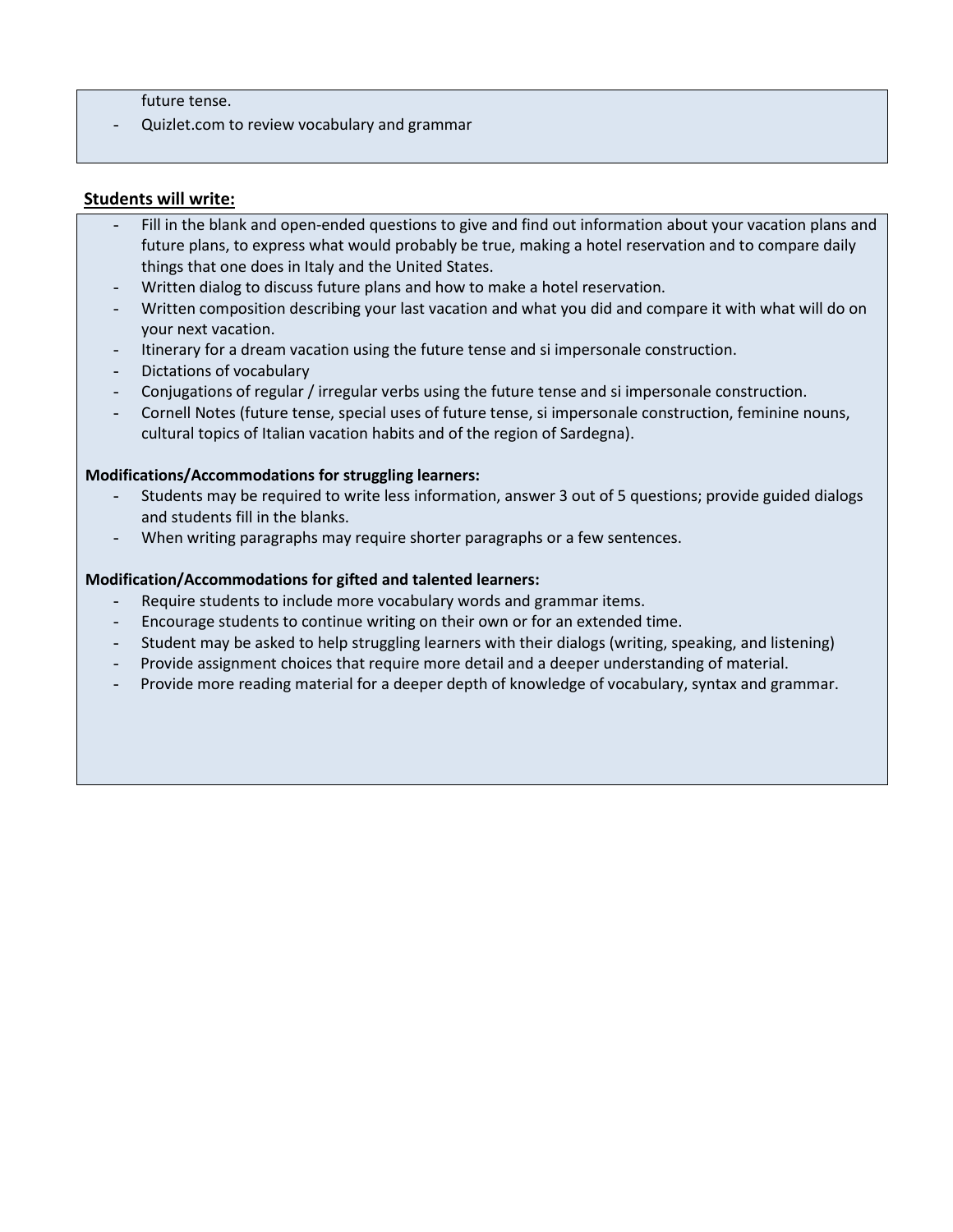## **PART III: TRANSFER OF KNOWLEDGE AND SKILLS**

### **DESCRIBE THE LEARNING EXPERIENCE.**

### **How will students uncover content and build skills.**

- Power Point presentations for vocabulary introduction and pronunciation of vacation types, accommodations and vacation related terms.
- Power Point presentations for grammar introduction of the future tense, si impersonale construction and the formation of feminine nouns
- Authentic video using vocabulary to reserve a room in a hotel
- Venn Diagram to compare and contrast American vacation habits and Italian vacation habits.
- Realia (read an advertisement in a vacation brochure)
- Information Gap activities to talk about future events, vacations, what could be true and what one does
- Hands-on activities (Smart Board games, activities for vocabulary and grammar, verb conjugation games)
- Listening activities (Audio workbook, Power Point presentations, music, teacher lead choral response)
- Cornell Note taking (Power Point presentations, teacher lecture, textbook readings)
- Guided short writing activities from textbook, Power Point notes or prompts
- Practice workbook activities for vocabulary and grammar

### **Modifications/Accommodations for struggling learners:**

- Guided notes with fill in the blanks for Power Point presentations.
- Additional time for listening activities more repetition.
- Only odd or even numbers for workbook activities.
- Highlight or underline key words.
- Model verbal responses.

### **Modifications/Accommodations for gifted and talented learners:**

- Students will research and discuss cultural issues/perspectives in more depth.
- Students will create Power Point presentations for additional vocabulary.
- Students will create additional practice tools to assist the learning of their peers.
- Students will further investigate topics relating to cultural material covered in the unit.
- Students will write a composition on tourism in Italy.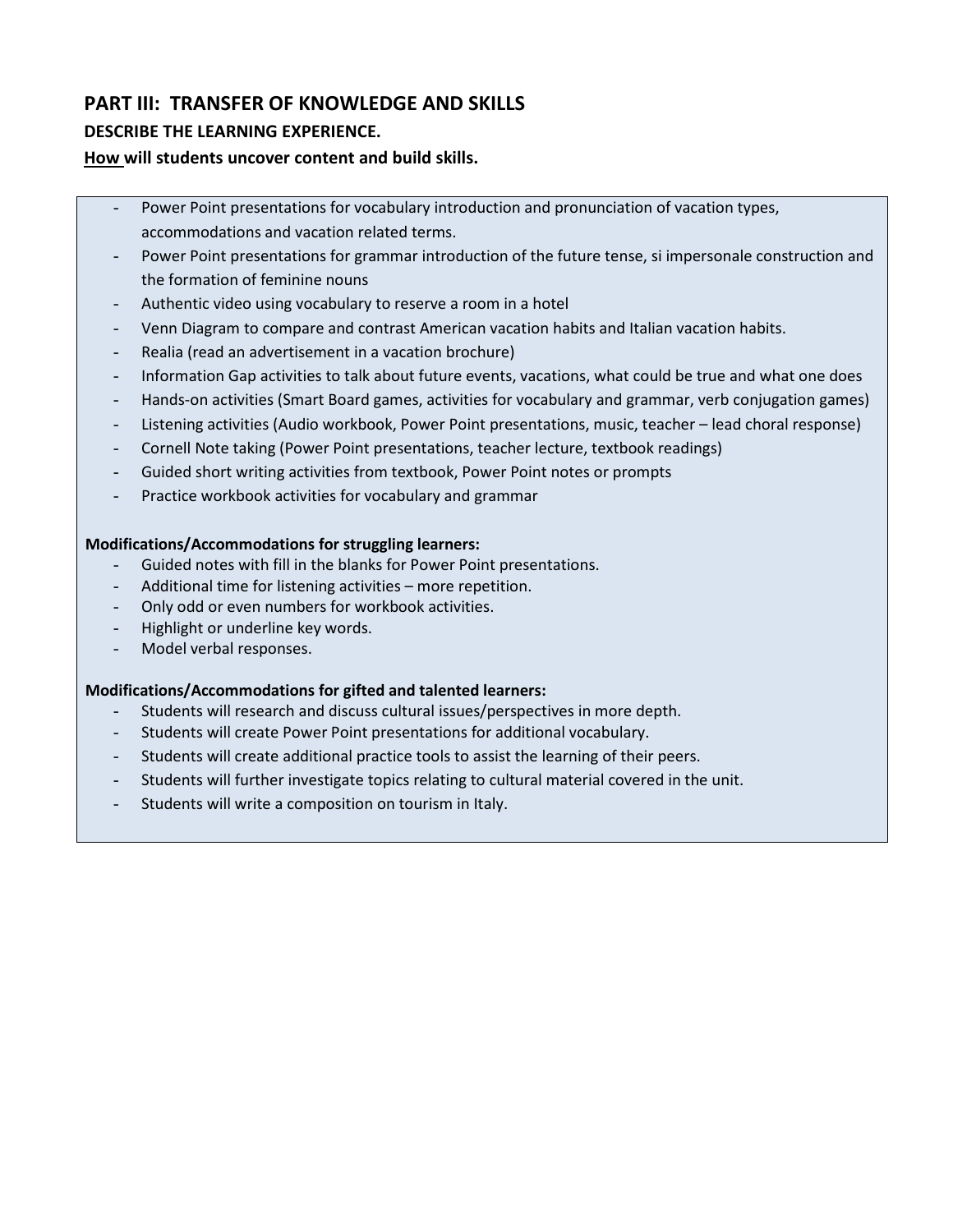## **PART IV: EVIDENCE OF LEARNING IDENTIFY THE METHODS BY WHICH STUDENTS WILL DEMONSTRATE THEIR UNDERSTANDING OF CONTENT AND THEIR ABILITY TO APPLY SKILLS. IDENTIFY BLOOM'S LEVELS.**



### **Formative Assessments:**

- Quiz 1: vacation types, accommodations and vacation related terms
- Quiz 2: simple future tense
- Quiz 3: special uses of the future tense
- Quiz 4: si impersonale construction
- Quiz 5: formation of feminine nouns
- Homework (written exercises, quizlet.com)
- Class discussions / oral participation
- Notebook checks / practice sheets
- **Classwork**

**Bloom's Levels: These assessments will mostly require students to Recall, Relate, Compare, Complete, Demonstrate, Interpret, Use, Analyze, Categorize, Organize, Discuss, Express, or Translate.**

### **Accommodations/Modifications:**

### **Modifications / Accommodations for struggling learners:**

- Provide student with study guide.
- Quizzes may have fewer questions, less choices, removal of ambiguous choices and removal of true and false.
- Provide more time for quizzes and classwork.
- Clarify directions, check for understanding and the student reiterates the directions.

### **Modifications/Accommodations for gifted and talented learners:**

- Well‐articulated assignments that require higher cognitive processing, in‐depth content and alternate modes of communication.
- Provide opportunities for the student to pursue alternate activities to engage in new learning and avoid the boredom of repeating instruction or unnecessary practice in skills already mastered.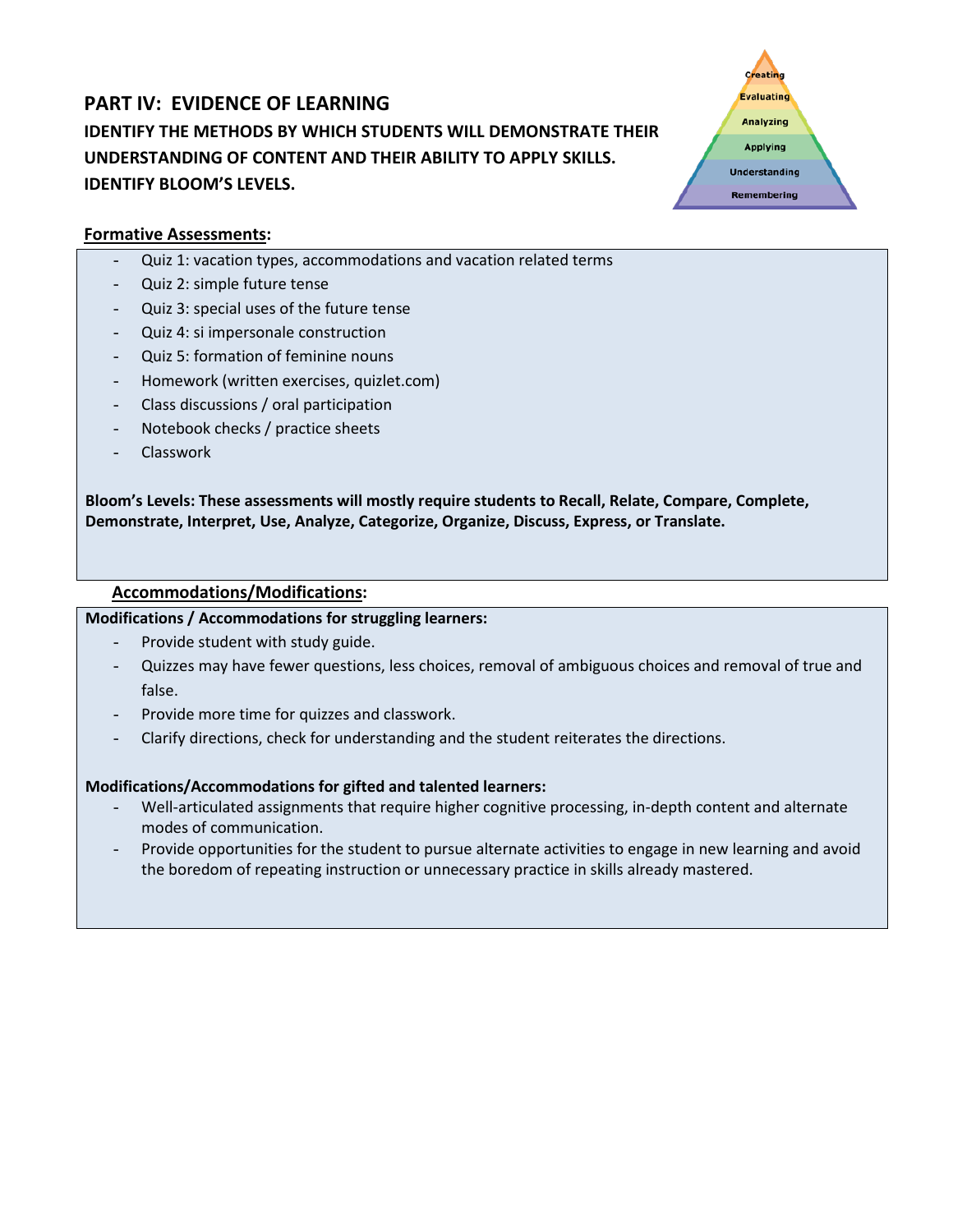### **Summative Assessments:**

- Benchmark on vocabulary relating to vacation terminology, grammar of the future tense, si impersonale construction and formation of feminine nouns, culture of Italian vacations and region of Sardegna.
- Benchmark on reading, writing and listening encompassing the vocabulary and grammar of the unit.

## **Bloom's Levels: These assessments will mostly require students to Recall, Relate, Compare, Complete, Demonstrate, Interpret, Use, Analyze, Categorize, Organize, Express, or Translate.**

### **Accommodations/Modifications:**

### **Modifications / Accommodations for struggling learners:**

- Provide a study guide with highlighted or underlined key information.
- Provide word bank, decrease number of questions, read directions and student reiterates directions, model responses, provide opportunity for extended time.

### **Modifications / Accommodations for gifted and talented learners:**

- Tests should emphasize higher-level thinking skills such as synthesis, analysis, and evaluation.
- Increased writing and reading in questions and responses.

### **Performance Assessments:**

- Projects Students will write an itinerary of a dream vacation using the future and si impersonale construction.
- Dialogues / Role-plays Students will write a dialogue in which they tell each other about their future plans.
- Oral Assessment Description of what vacation type and accommodation they prefer and what they will do on vacation, future tense and si impersonale construction.

**Bloom's Levels: These assessments will mostly require students to Recall, Relate, Compare, Complete, Create, Demonstrate, Interpret, Use, Analyze, Categorize, Organize, Discuss, Express, or Translate.**

### **Accommodations/Modifications:**

### **Modifications / Accommodations for struggling learners:**

Provide clear and concise rubric, simplify project directions and give directions for one section of the project at a time.

### **Modifications / Accommodations for gifted and talented learners:**

- Give assignments involving more sophisticated computer research and reporting in the target language.
- Give handouts, information for web searches, etc. in the target language.
- Expect students to process a greater volume of any given printed material, and give them the option of independent world language projects of choice.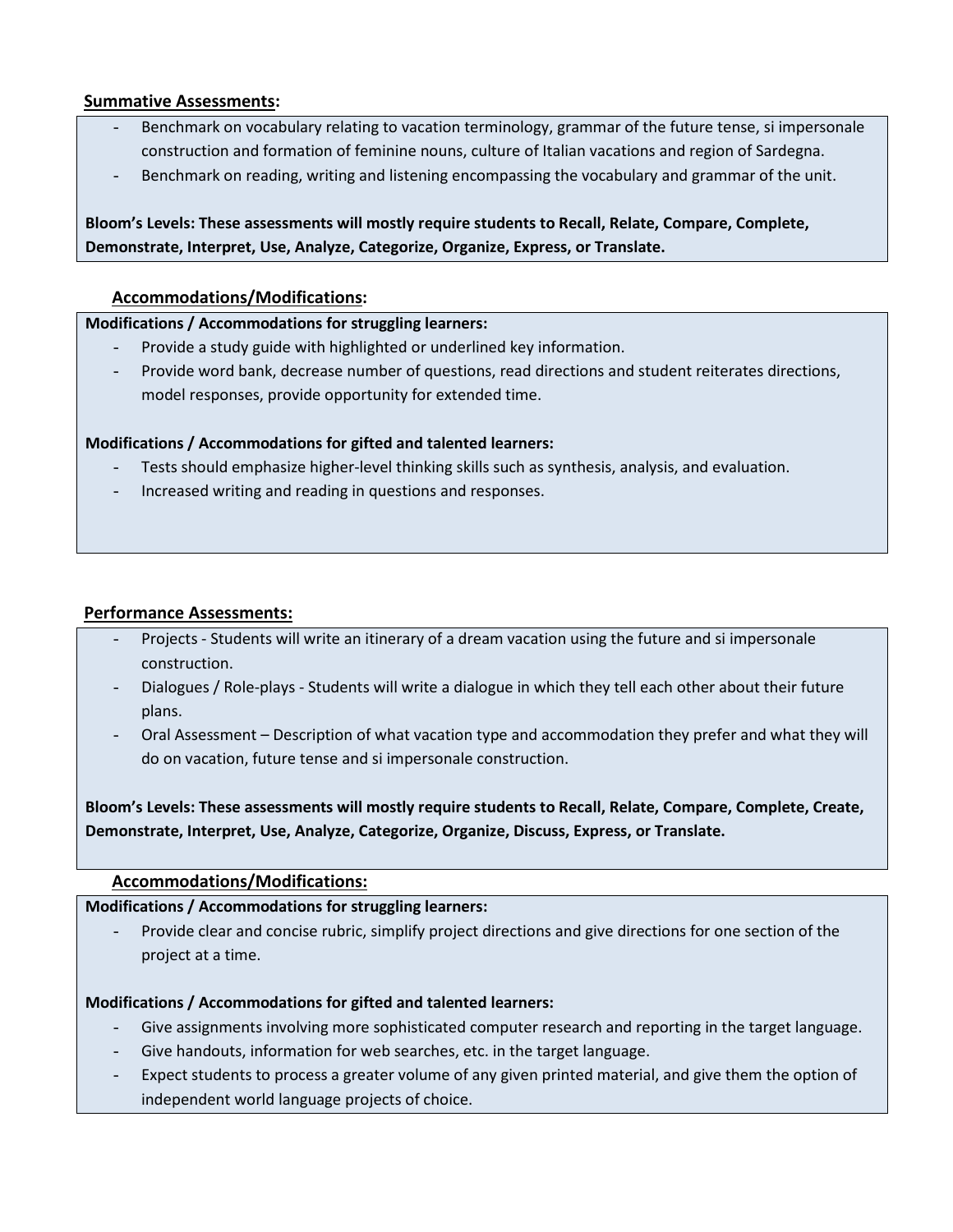# Black Horse Pike Regional School District Curriculum Template

ENGAGING STUDENTS . FOSTERING ACHIEVEMENT . CULTIVATING 21<sup>ST</sup> CENTURY GLOBAL SKILLS

## **Course Name: Italian 3 Honors**

## **Course Number:**

## **PART I: UNIT RATIONALE**

### **WHY ARE STUDENTS LEARNING THIS CONTENT AND THESE SKILLS?**

| <b>Course/Unit Title:</b>                   | <b>Unit Summary:</b>                                                                  |  |  |
|---------------------------------------------|---------------------------------------------------------------------------------------|--|--|
| Italian 3 Honors Unit 2                     | In this unit students will learn to talk about the various types of stores,           |  |  |
| Spesa e spese                               | merchants and shopkeepers in Italy. They will learn additional food items and         |  |  |
| <b>Grade Level(s):</b>                      | related terminology used to go shopping or grocery shopping. Students will also       |  |  |
| 11                                          | be able to express common units of measurement using the metric system. They          |  |  |
|                                             | will learn about consignment shops and the Italian tradition of outside markets.      |  |  |
|                                             | To accomplish this students will learn to use the object pronouns "ne" and "ci",      |  |  |
|                                             | double object pronouns and the informal imperative tense. In addition, students       |  |  |
|                                             | will learn some customs and cultural practices of the regions of Basilicata and       |  |  |
|                                             | Calabria.                                                                             |  |  |
| <b>Essential Question(s):</b>               | <b>Enduring Understanding(s):</b>                                                     |  |  |
| How do I talk about the                     | There are various types of shops and shopkeepers in Italy to buy                      |  |  |
| various types of stores,                    | particular items rather than going to the supermarket.                                |  |  |
| merchants and                               | Italy uses the metric system as its unit of measurement.                              |  |  |
| shopkeepers in Italy?                       | There are expressions used to differentiate between going grocery<br>$\bullet$        |  |  |
| How do I express how<br>$\bullet$           | shopping and shopping in general.                                                     |  |  |
| much of an item I would                     | Italy like the United States has consignment shops and flea markets.                  |  |  |
| like to buy?                                | Italy has a strong tradition of holding outside markets in various cities.            |  |  |
| How do I differentiate                      | The object pronoun "ne" is used to replace a "di" + infinitive or "di" +<br>$\bullet$ |  |  |
| expressing whether I                        | noun phrase; it can correspond to some or any; it can be used with                    |  |  |
| want to go grocery                          | quantity to express of it / of them.                                                  |  |  |
| shopping or shopping in                     | The pronoun "ci" is used to replace "a/in" + noun, "da" + person and                  |  |  |
| general?                                    | "a" + infinitive phrase to express there or here; it can also replace "a" +           |  |  |
| How do I express where                      | noun to refer to things or ideas.                                                     |  |  |
| to buy or who sells a                       | Double object pronouns are used when there is both an indirect and<br>$\bullet$       |  |  |
| particular item?                            | direct object pronoun in a sentence.                                                  |  |  |
| What are consignment                        | The informal imperative tense is used to give orders, advice and<br>$\bullet$         |  |  |
| shops like in Italy?                        | exhortations.                                                                         |  |  |
| Where and when are<br>outside markets held? | Basilicata and Calabria are two southern mountainous regions of Italy<br>$\bullet$    |  |  |
|                                             | with stupendous coastlines; their economy is based on the farming of                  |  |  |
| What types of items<br>could you buy at an  | animals, the production of wines and cheeses and tourism.                             |  |  |
| outside market?                             | In the region of Basilicata there are unique habitations carved out of                |  |  |
| What is the "mercati                        | limestone rock connected to each other and are known as the Sassi di                  |  |  |
| delle pulci"?                               | Matera.                                                                               |  |  |
| How do I use the object                     | Il Lungomare in Reggio Calabria is known for its optical illusion in which            |  |  |
| pronoun "ne"?                               | the coast of Sicily seems much closer than what it is.                                |  |  |
| How do I use the                            |                                                                                       |  |  |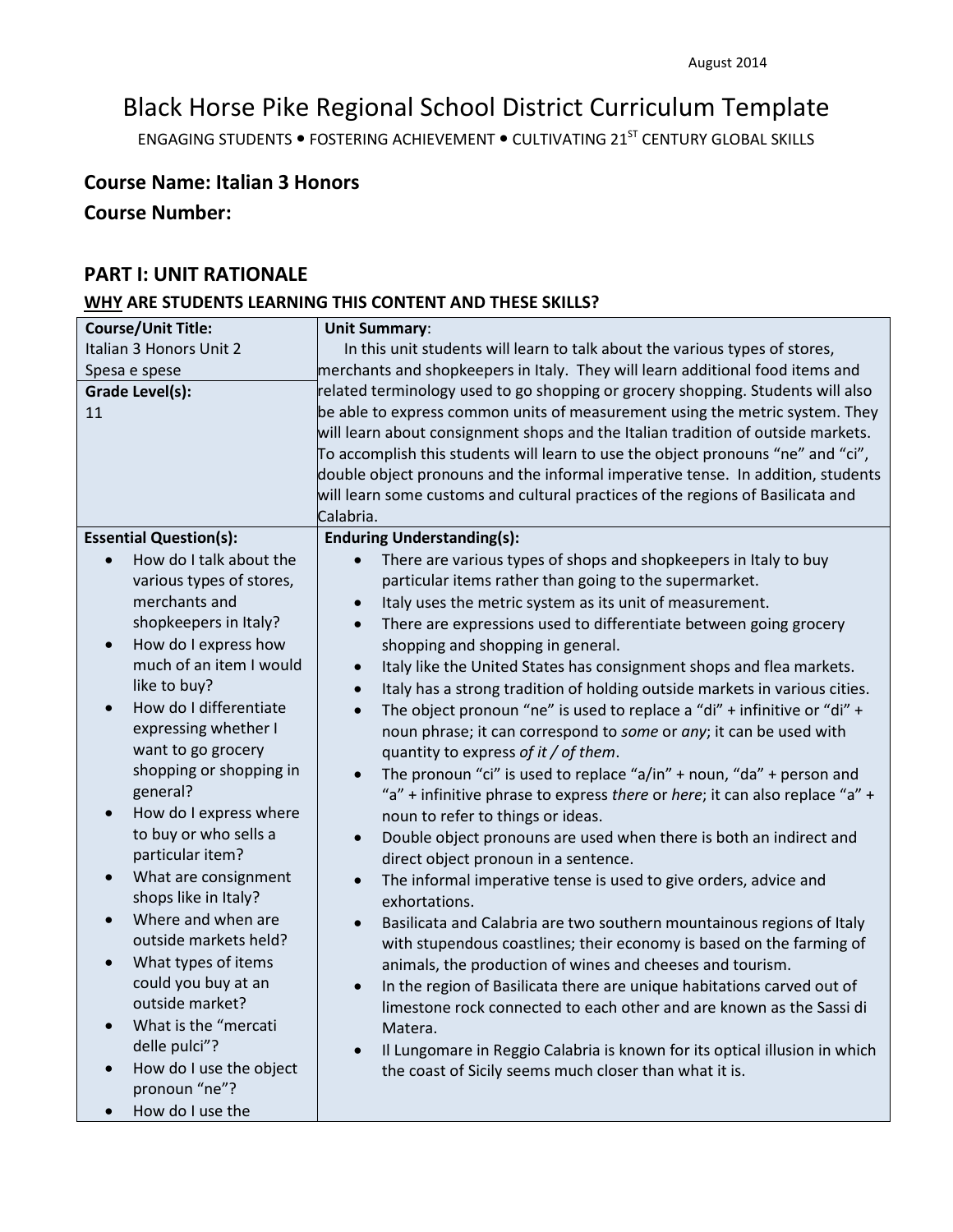| pronoun "ci"?             |
|---------------------------|
| What is a double object   |
| pronoun and how do I      |
| use it?                   |
| How do I tell others what |
| to do or not to do in an  |
| informal manner?          |
| What are some customs     |
| and practices specific to |
| the regions of Basilicata |
| and Calabria?             |

## **PART II: INSTRUCTIONAL STRATEGIES AND RESOURCES DESCRIBE THE LEARNING TARGETS.**

## **After each target, identify the NJCCCS or Common Core Standards that are applicable**

|    | <b>Learning Target</b>                                                                                                                        | <b>NJCCCS or CCSS</b>          |
|----|-----------------------------------------------------------------------------------------------------------------------------------------------|--------------------------------|
|    | 1. Identify and name different types of stores and shopkeepers found in an<br>Italian town / city.                                            | 1.7.1.IM.A.7, B.4, B.5         |
| 2. | Name, categorize and express in which stores you would buy products or<br>where they are sold.                                                | 2.7.1.IM.A.5, B.4, C.3         |
| 3. | Recognize and use several common measurements of the metric system used<br>in Italy.                                                          | 3.7.1.IM.A.5, B.4              |
|    | 4. Recognize if something is on sale or if there is a discount and the different<br>expressions for grocery shopping and shopping in general. | 4.7.1.IM.A.5                   |
| 5. | Use the object pronoun "ne" to express of it / of them, some or any, and to<br>replace phrases.                                               | 5.7.1.IM.A.5, A.8, B.4,<br>C.3 |
|    | 6. Use the pronoun "ci" to express there or here and to replace phrases to refer                                                              |                                |
|    | to things or ideas.                                                                                                                           | 6.7.1.IM.A.5, A.8, B.4,        |
|    | 7. Use double object pronouns when the sentence has both an indirect and direct<br>object pronoun.                                            | C.3                            |
| 8. | Use the informal commands of tu, noi and voi of regular and irregular verbs to                                                                | 7.7.1.IM.A.5, A.8, B.4,        |
|    | tell someone what to do and not to do, give advice and exhortations.                                                                          | B.5                            |
| 9. | Describe the location, terrain, economy, coastline and unique habitations                                                                     |                                |
|    | found in the two regions of Basilicata and Calabria.                                                                                          | 8.7.1.IM.A.2, A.5, A.8,        |
|    | 10. Explain where you can find, what is sold and the advantages to shopping at an<br>outside market in Italy.                                 | B.2, B.4, C.3                  |
|    |                                                                                                                                               | 9.7.1.IM.A.4, A.7,             |
|    |                                                                                                                                               | <b>R.CCR.1.2.4</b>             |
|    |                                                                                                                                               | 10.7.1.IM.A.4, A.7,            |
|    |                                                                                                                                               | <b>R.CCR.1.2.4</b>             |
|    |                                                                                                                                               |                                |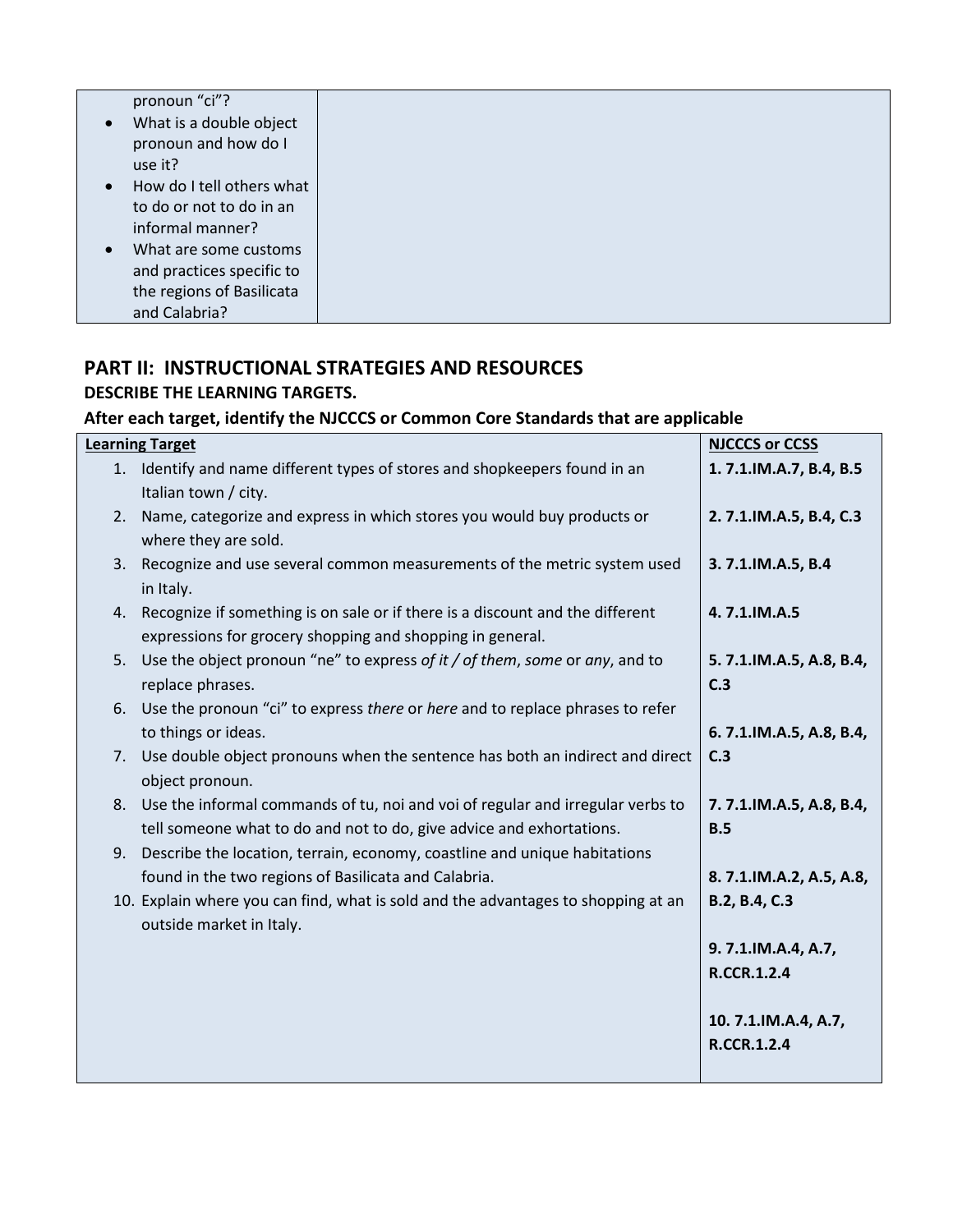### **Inter-Disciplinary Connections:**

**Technology:** Websites: Websites: alice.it; altavista.it; arianna.it; google.it and .com; kataweb.it: cultural searches on agritourism (Basilicata, Calabria) and on markets in Italy.

**Social Studies**: Learn the customs of the Italian market and the regions of Basilicata and Calabria.

**English:** Analyze Italian grammar compared to English grammar.

**Music:** Students will read and listen to "Parlami"

### **Students will engage with the following text:**

- *Prego! an invitation to Italian* Textbook (McGraw Hill)
- *Prego* Practice Workbook / Audio Activities (McGraw Hill)
- Instructional Videos (vocabulary, grammar, culture) (McGraw Hill) (YouTube)
- Authentic Song "Parlami" to listen and identify the use of the imperative tense and review the previously learned vocabulary relating to the human body.
- Quizlet.com to review vocabulary and grammar

### **Students will write:**

- Fill in the blank and open-ended questions to give and find out information about where to buy particular items, who sells them and how much of an item you will buy
- Written dialog to discuss what items you will buy, how much of them you will buy and where for a party that you are planning.
- Fill in the blank and open-ended questions using the pronouns "ci" and "ne".
- Fill in the blank, open-ended questions and sentences containing double object pronouns.
- Dictations of vocabulary
- Conjugations of regular / irregular verbs using the informal imperative tense.
- Cues for a Simon Says game.
- Cornell Notes (the object pronoun "ne", pronoun "ci", double object pronouns, informal imperative tense, cultural topics of markets in Italy and the regions of Basilicata and Calabria).

### **Modifications/Accommodations for struggling learners:**

- Students may be required to write less information, answer 3 out of 5 questions; provide guided dialogs and students fill in the blanks.
- When writing paragraphs may require shorter paragraphs or a few sentences.

### **Modification/Accommodations for gifted and talented learners:**

- Require students to include more vocabulary words and grammar items.
- Encourage students to continue writing on their own or for an extended time.
- Student may be asked to help struggling learners with their dialogs (writing, speaking, and listening)
- Provide assignment choices that require more detail and a deeper understanding of material.
- Provide more reading material for a deeper depth of knowledge of vocabulary, syntax and grammar.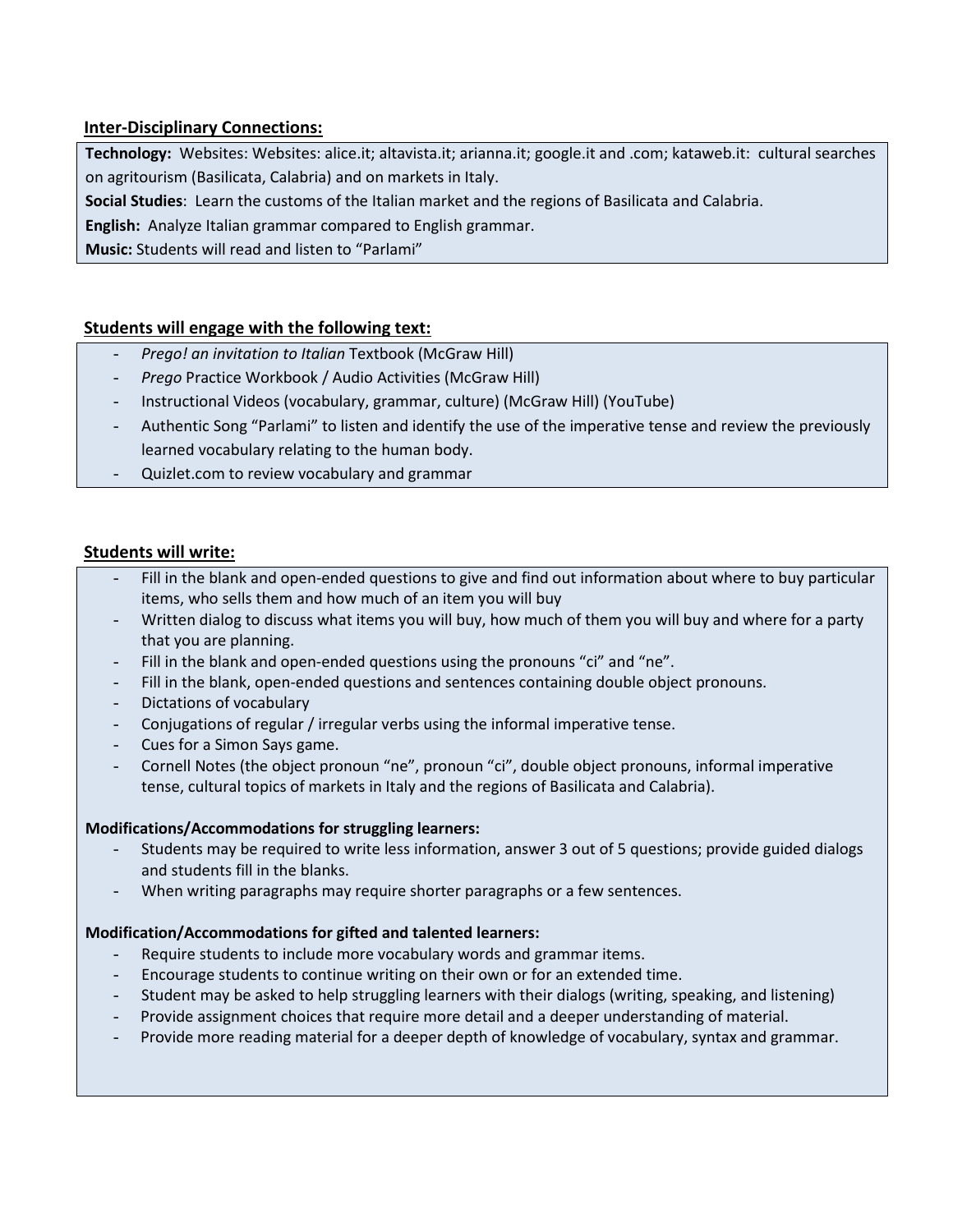## **PART III: TRANSFER OF KNOWLEDGE AND SKILLS**

## **DESCRIBE THE LEARNING EXPERIENCE.**

### **How will students uncover content and build skills.**

- Power Point presentations for vocabulary introduction and pronunciation of various types of stores and shopkeepers, and store related terminology.
- Power Point presentations for grammar introduction of the object pronoun "ne", pronoun "ci", double object pronouns and the informal imperative tense.
- Authentic video using vocabulary and demonstrating shopping in a pastry shop.
- Realia (read an advertisement from a supermarket)
- Information Gap activities to talk about shops and shopkeepers, where to buy items and how much of them you will buy, to use the object pronoun "ne", pronoun "ci" and double object pronouns.
- Hands-on activities (Smart Board games, activities for vocabulary and grammar, verb conjugation games)
- Listening activities (Audio workbook, Power Point presentations, music, teacher lead choral response)
- Cornell Note taking (Power Point presentations, teacher lecture, textbook readings)
- Guided short writing activities from textbook, Power Point notes or prompts
- Practice workbook activities for vocabulary and grammar

### **Modifications/Accommodations for struggling learners:**

- Guided notes with fill in the blanks for Power Point presentations.
- Additional time for listening activities more repetition.
- Only odd or even numbers for workbook activities.
- Highlight or underline key words.
- Model verbal responses.

### **Modifications/Accommodations for gifted and talented learners:**

- Students will research and discuss cultural issues/perspectives in more depth.
- Students will create Power Point presentations for additional vocabulary.
- Students will create additional practice tools to assist the learning of their peers.
- Students will further investigate topics relating to cultural material covered in the unit.
- Students will write a composition on agritourism in Italy.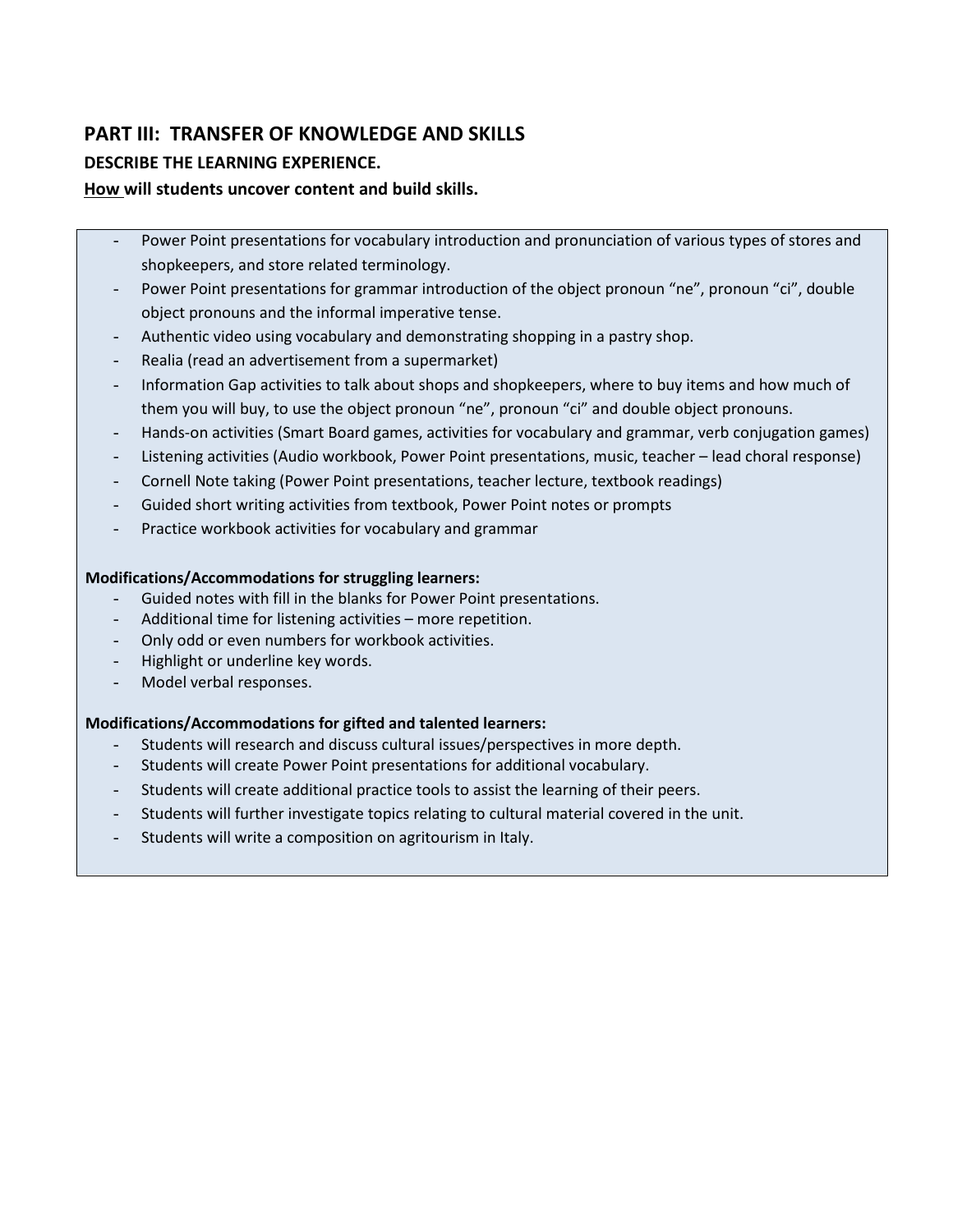## **PART IV: EVIDENCE OF LEARNING IDENTIFY THE METHODS BY WHICH STUDENTS WILL DEMONSTRATE THEIR UNDERSTANDING OF CONTENT AND THEIR ABILITY TO APPLY SKILLS. IDENTIFY BLOOM'S LEVELS.**



### **Formative Assessments:**

- Quiz 1: shops, shopkeepers and store related terms
- Quiz 2: object pronoun "ne"
- Quiz 3: pronoun "ci"
- Quiz 4: double object pronouns
- Quiz 5: informal imperative tense
- Homework (written exercises, quizlet.com)
- Class discussions / oral participation
- Notebook checks / practice sheets
- Classwork

**Bloom's Levels: These assessments will mostly require students to Recall, Relate, Compare, Complete, Demonstrate, Interpret, Use, Analyze, Categorize, Organize, Discuss, Express, or Translate.**

### **Accommodations/Modifications:**

### **Modifications / Accommodations for struggling learners:**

- Provide student with study guide.
- Quizzes may have fewer questions, less choices, removal of ambiguous choices and removal of true and false.
- Provide more time for quizzes and classwork.
- Clarify directions, check for understanding and the student reiterates the directions.

### **Modifications/Accommodations for gifted and talented learners:**

- Well-articulated assignments that require higher cognitive processing, in-depth content and alternate modes of communication.
- Provide opportunities for the student to pursue alternate activities to engage in new learning and avoid the boredom of repeating instruction or unnecessary practice in skills already mastered.

### **Summative Assessments:**

- Benchmark on vocabulary relating to shops and shopkeeper terminology, grammar of the object pronoun "ne", pronoun "ci", double object pronouns, informal imperative tense and culture of Italian markets and the regions of Basilicata and Calabria.
- Benchmark on reading, writing and listening encompassing the vocabulary and grammar of the unit.

## **Bloom's Levels: These assessments will mostly require students to Recall, Relate, Compare, Complete, Demonstrate, Interpret, Use, Analyze, Categorize, Organize, Express, or Translate.**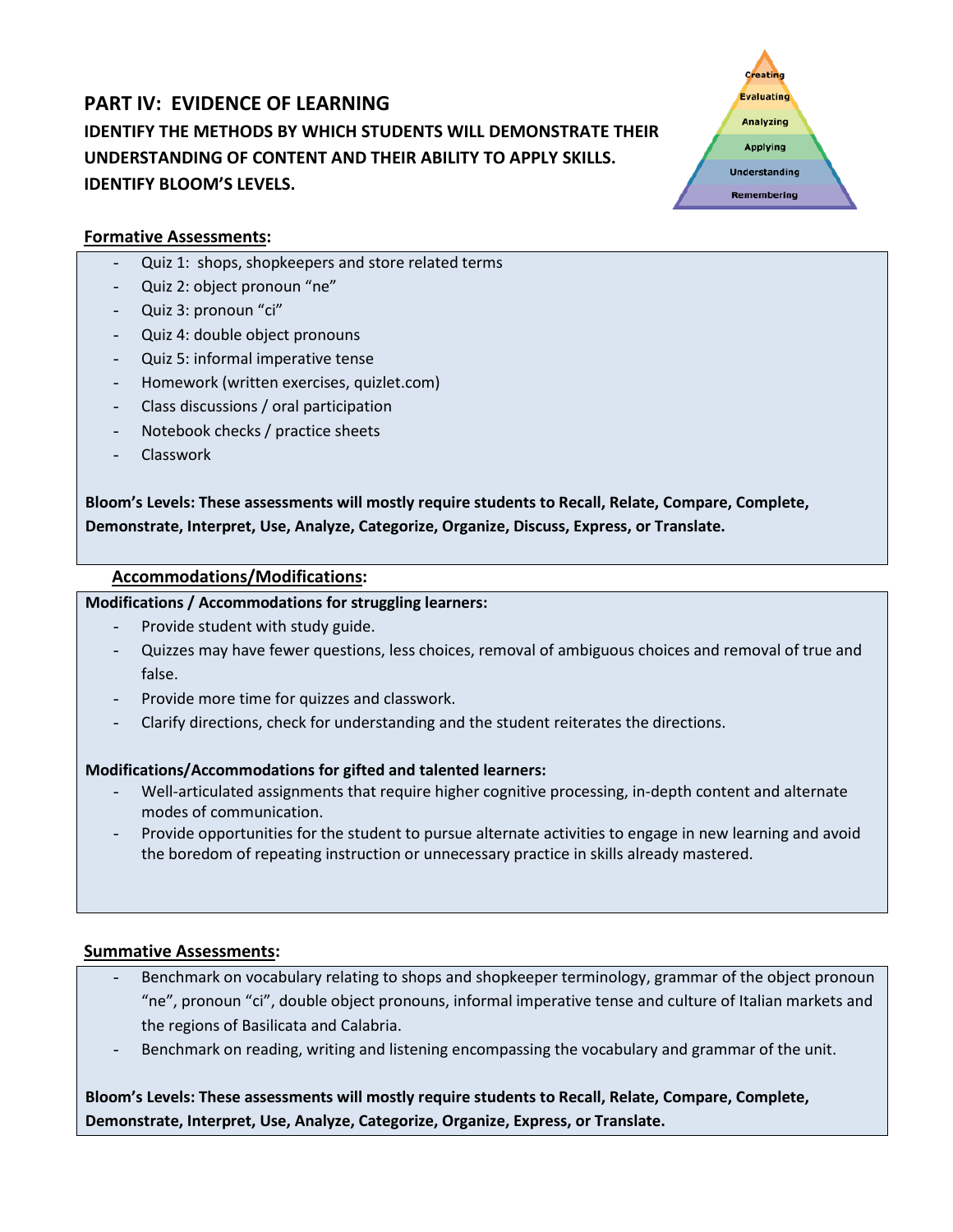### **Accommodations/Modifications:**

### **Modifications / Accommodations for struggling learners:**

- Provide a study guide with highlighted or underlined key information.
- Provide word bank, decrease number of questions, read directions and student reiterates directions, model responses, provide opportunity for extended time.

### **Modifications / Accommodations for gifted and talented learners:**

- Tests should emphasize higher-level thinking skills such as synthesis, analysis, and evaluation.
- Increased writing and reading in questions and responses.

### **Performance Assessments:**

- Projects Research a famous market or store and create a description and review in trip advisor style stating such things as what you can buy, who sells you the merchandise, how much it costs, and give a rating and a review of the market or store.
- Dialogues / Role-plays Students will write a dialogue in which they will discuss what they will buy, where and how much they will buy using the grammar and vocabulary from the chapter for a party that they are planning.
- Oral Assessment Description of where they can buy particular items in Italy or who would sell a particular item, how much they will buy using the metric system, answer questions requiring the use of the pronouns "ci" or "ne" and double object pronouns and use of imperative tense.

## **Bloom's Levels: These assessments will mostly require students to Recall, Relate, Compare, Complete, Create, Demonstrate, Interpret, Use, Analyze, Categorize, Organize, Discuss, Express, or Translate.**

### **Accommodations/Modifications:**

### **Modifications / Accommodations for struggling learners:**

Provide clear and concise rubric, simplify project directions and give directions for one section of the project at a time.

### **Modifications / Accommodations for gifted and talented learners:**

- Give assignments involving more sophisticated computer research and reporting in the target language.
- Give handouts, information for web searches, etc. in the target language.
- Expect students to process a greater volume of any given printed material, and give them the option of independent world language projects of choice.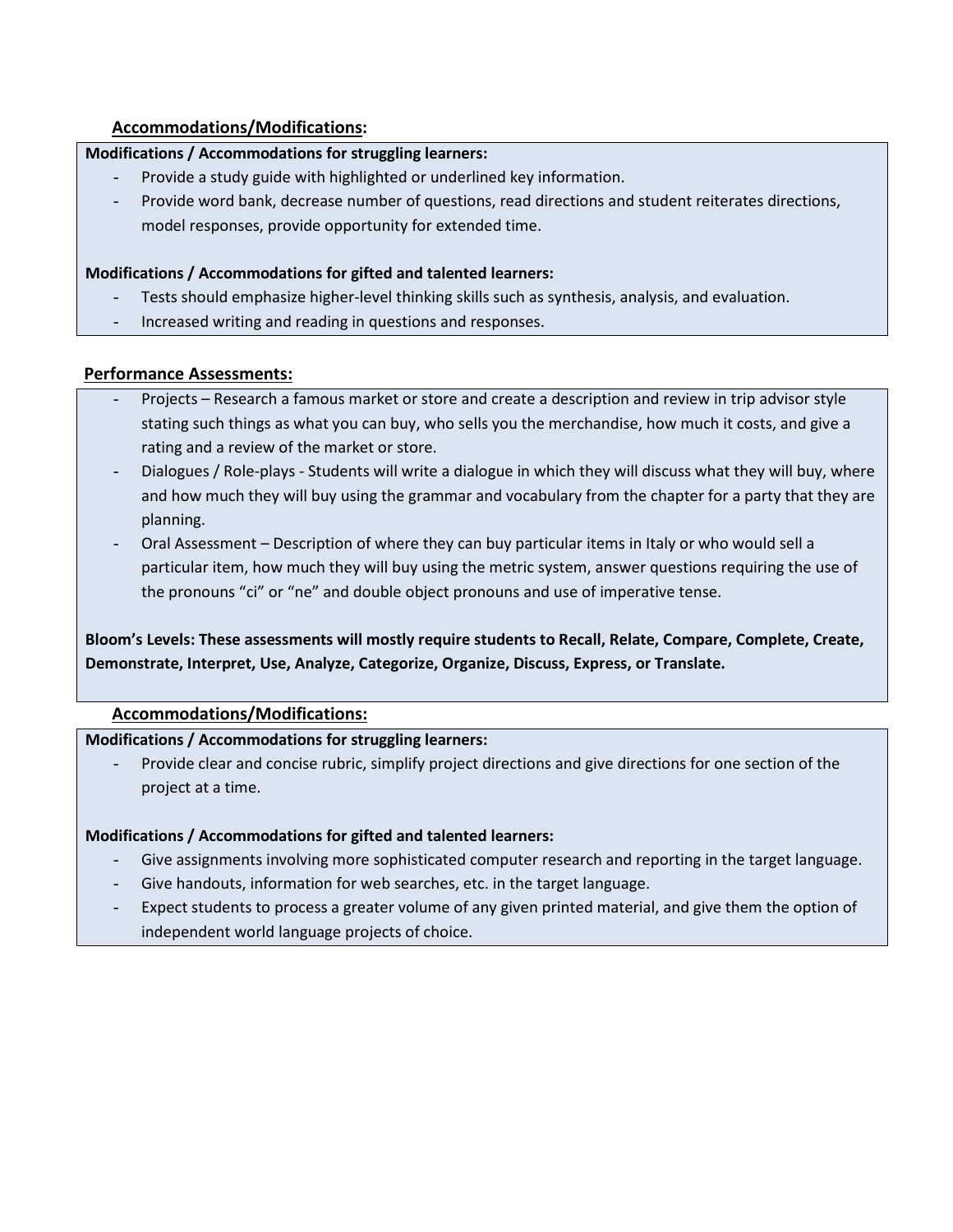# Black Horse Pike Regional School District Curriculum Template

ENGAGING STUDENTS . FOSTERING ACHIEVEMENT . CULTIVATING 21<sup>ST</sup> CENTURY GLOBAL SKILLS

## **Course Name: Italian 3 Honors**

## **Course Number:**

### **PART I: UNIT RATIONALE**

## **WHY ARE STUDENTS LEARNING THIS CONTENT AND THESE SKILLS?**

| <b>Course/Unit Title:</b>            | <b>Unit Summary:</b>                                                                  |
|--------------------------------------|---------------------------------------------------------------------------------------|
| Italian 3 Honors Unit 3              | In this unit students will learn to talk about their house or apartment in terms      |
| La casa                              | of the rooms, floors, furniture and location of items within the house using          |
| <b>Grade Level(s):</b>               | prepositions. Students will also be able to describe what they are looking for in     |
| 11                                   | terms of rooms, floors and furniture when searching for a house or apartment.         |
|                                      | They will learn about several famous house museums located in Italy once              |
|                                      | inhabited by Dante Alighieri, Cristoforo Colombo, Leonardo da Vinci and               |
|                                      | Gioacchino Rossini. Students will learn and discuss the reasons why older aged        |
|                                      | children in Italy stay at home longer. They will also be able to compare the ages     |
|                                      | of young people leaving home and their reasons for being able to or not being         |
|                                      | able to both in the United States and Italy. Students will learn the grammar of       |
|                                      | indefinite adjectives, indefinite pronouns, negatives and the formal imperative       |
|                                      | tense. In addition, students will learn some customs and cultural practices of the    |
|                                      | region of Puglia.                                                                     |
| <b>Essential Question(s):</b>        | <b>Enduring Understanding(s):</b>                                                     |
| How do I talk about                  | There are expressions used for naming the rooms of the house, floors                  |
| rooms, floors and                    | and furniture within the house.                                                       |
| furniture of the house?              | There are expressions used for describing the items within a room and<br>$\bullet$    |
| How do I describe the<br>$\bullet$   | to talk about their location.                                                         |
| items within a room and              | There are expressions used to tell if a house is wanted, for rent or for<br>$\bullet$ |
| talk about their location?           | sale.                                                                                 |
| How do I recognize if a<br>$\bullet$ | Each room within the house can be associated with an activity that you                |
| house / apartment is                 | do.                                                                                   |
| wanted, for rent or for              | There is an expression used to talk about where to place items within<br>$\bullet$    |
| sale?                                | the house.                                                                            |
| How do I talk about what             | House museums are places that were once inhabited by important or<br>$\bullet$        |
| activities are done in               | famous people; furniture, personal and daily objects and often letters                |
| each room of the house?              | or pages of manuscripts are preserved; well known house museums are                   |
| How do I talk about<br>$\bullet$     | those of Dante Alighieri, Cristoforo Colombo, Leonardo da Vinci and                   |
| where to place certain               | Gioacchino Rossini.                                                                   |
| items within the house?              | Indefinite adjectives are used to refer to not one particular person or<br>$\bullet$  |
| What is a "casa museo"?              | thing.                                                                                |
| What is usually kept and             | Indefinite pronouns are used to refer not to one particular person or                 |
| preserved in a house                 | thing and also replace nouns.                                                         |
| museum?                              | There are words and expressions used in conjunction with the word                     |
| What are the names of                | "non" to make a sentence negative to express nothing, no one, nobody,                 |
| several famous people                | never, not yet, no longer and neithernor.                                             |
| whose houses are now                 | There are formal imperatives used to give commands.                                   |
| house museums in Italy               |                                                                                       |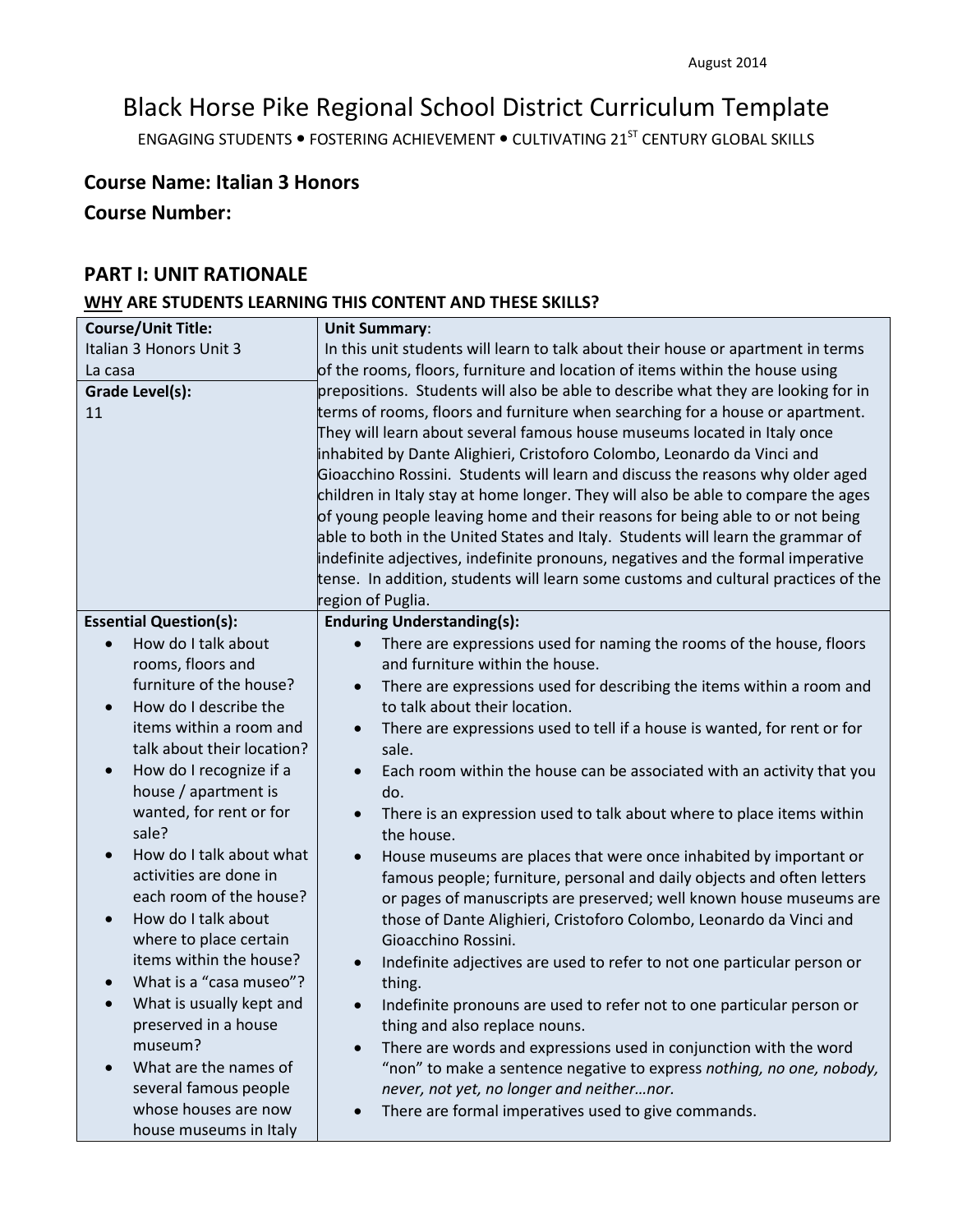and where are they located?

- How do I use indefinite adjectives?
- How do I use indefinite pronouns?
- What words and expressions are used in conjunction with the word "non" to make a sentence negative?
- How do I use negatives?
- How do I tell others what to do or not to do in a formal manner?
- At what ages do children still live at home in Italy?
- What are the reasons why older aged children tend to stay home with their parents?
- What are some customs and practices specific to the region of Puglia?
- Children tend to be older when they leave their parents' home than children in the United States due to social and economic reasons.
- Puglia at the heel of the boot of Italy is a region abundant with olive trees and vineyards; the coastline boasts crystalline waters and has natural inlets and bays; there are Albanian communities that keep their religious and linguistic traditions; I trulli are typical habitations of Puglia and Lecce is one of the capitals of the province of the region of Puglia.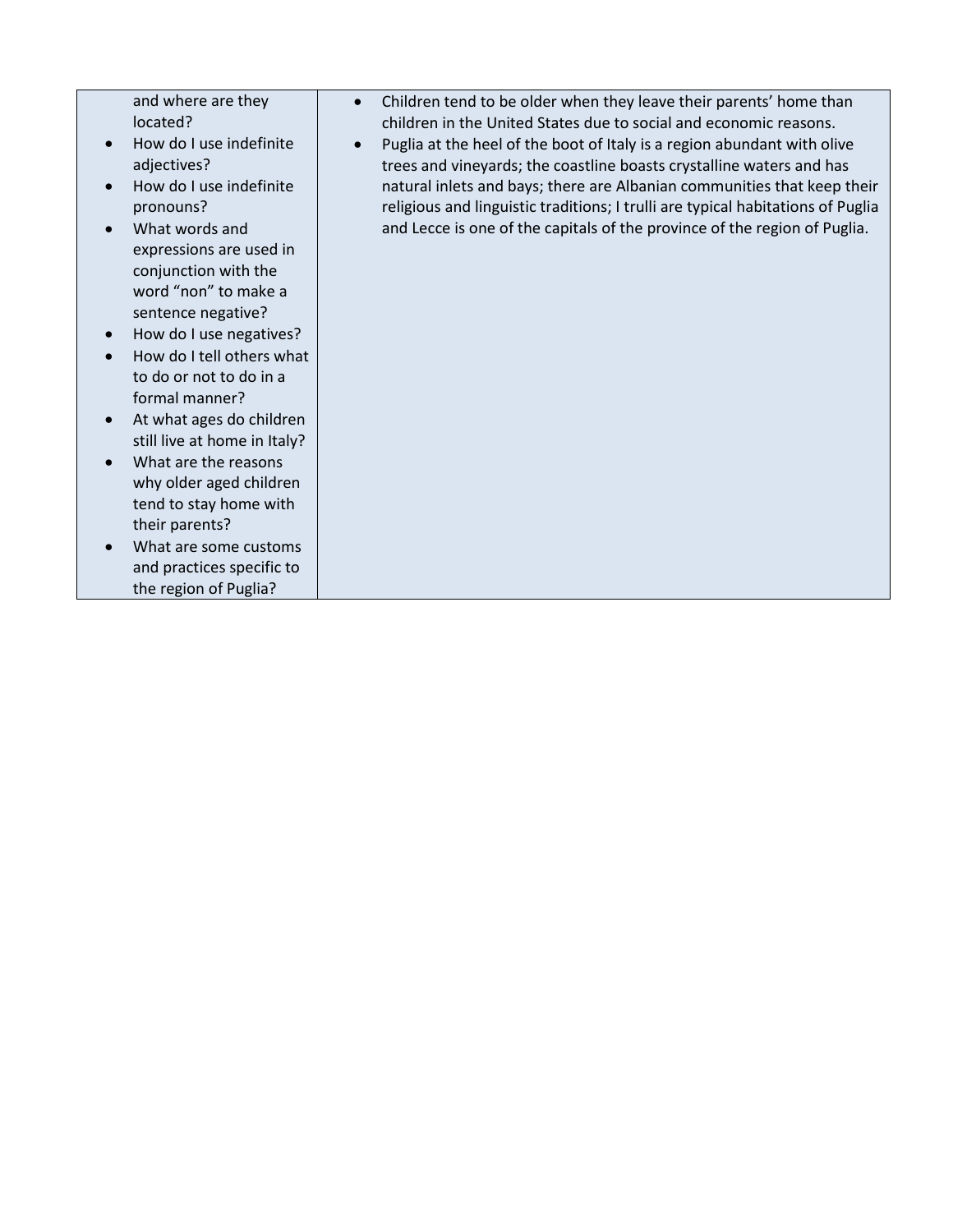## **PART II: INSTRUCTIONAL STRATEGIES AND RESOURCES DESCRIBE THE LEARNING TARGETS.**

### **After each target, identify the NJCCCS or Common Core Standards that are applicable**

|    | <b>Learning Target</b>                                                                                         | <b>NJCCCS or CCSS</b>                      |
|----|----------------------------------------------------------------------------------------------------------------|--------------------------------------------|
|    | 1. Identify and name rooms, furniture and types of dwellings.                                                  | 1.7.1.IM.A.7, B.4, C.3                     |
| 2. | Identify and name the location of furniture or rooms of the house using                                        |                                            |
|    | prepositions.                                                                                                  | 2.7.1.IM.A.7, B.4, B.5,                    |
| 3. | Describe activities that are done in various parts of the house.                                               | C.3                                        |
| 4. | Talk about in which rooms pieces of furniture are located.                                                     |                                            |
| 5. | Recognize signs that indicate if a house is wanted, for rent or sale.                                          | 3.7.1.IM.B.4, B.5, C.3                     |
| 6. | Apply and use indefinite adjectives to refer to not one particular person or<br>thing.                         | 4.7.1.IM.B.4, B.5                          |
|    | 7. Apply and use indefinite pronouns to refer to not one particular person or                                  |                                            |
|    | thing replacing nouns.                                                                                         | 5.7.1.IM.A.5                               |
|    | 8. Use negative words and expressions to make a sentence negative.                                             |                                            |
| 9. | Use the formal command Lei and Loro of regular and irregular verbs to tell<br>someone what to do or not to do. | 6.7.1.IM.A.5, A.8, B.4,<br><b>B.5, C.3</b> |
|    | 10. Name and discuss the location, coastline, capital and typical restructured                                 |                                            |
|    | habitations of the region of Puglia.                                                                           | 7.7.1.IM.A.5, A.8, B.5,                    |
|    | 11. Compare the age children leave home in Italy to their age in America.                                      | C.3                                        |
|    | 12. Explain why there is a high rate of children staying at home after college /                               |                                            |
|    | university in Italy.                                                                                           | 8.7.1.IM.A.5, A.8, B.4,                    |
|    |                                                                                                                | <b>B.5, C.3</b>                            |
|    |                                                                                                                |                                            |
|    |                                                                                                                | 9.7.1.IM.A.2, A.5, A.8,                    |
|    |                                                                                                                | B.2, B.4, C.3                              |
|    |                                                                                                                |                                            |
|    |                                                                                                                | 10.7.1.A.4, A.7,                           |
|    |                                                                                                                | <b>R.CCR.1.2.4</b>                         |
|    |                                                                                                                |                                            |
|    |                                                                                                                | 11.7.1.IM.A.4, A.7,                        |
|    |                                                                                                                | C.5, R.CCR.1.2.4                           |
|    |                                                                                                                |                                            |
|    |                                                                                                                | 12.7.1.IM.A.4, A.7,                        |
|    |                                                                                                                | <b>R.CCR.1.2.4</b>                         |

## **Inter-Disciplinary Connections:**

**Technology:** Websites: Websites: alice.it; altavista.it; arianna.it; google.it and .com; kataweb.it: cultural searches on the region of Puglia and apartments for rent in Rome, Florence and Venice.

**Social Studies**: Learn the cultural perspective of youth staying at home at an older age in Italy and the customs of the region of Puglia.

**English:** Analyze Italian grammar compared to English grammar.

**Music:** Students will read and listen to "Nessun dorma".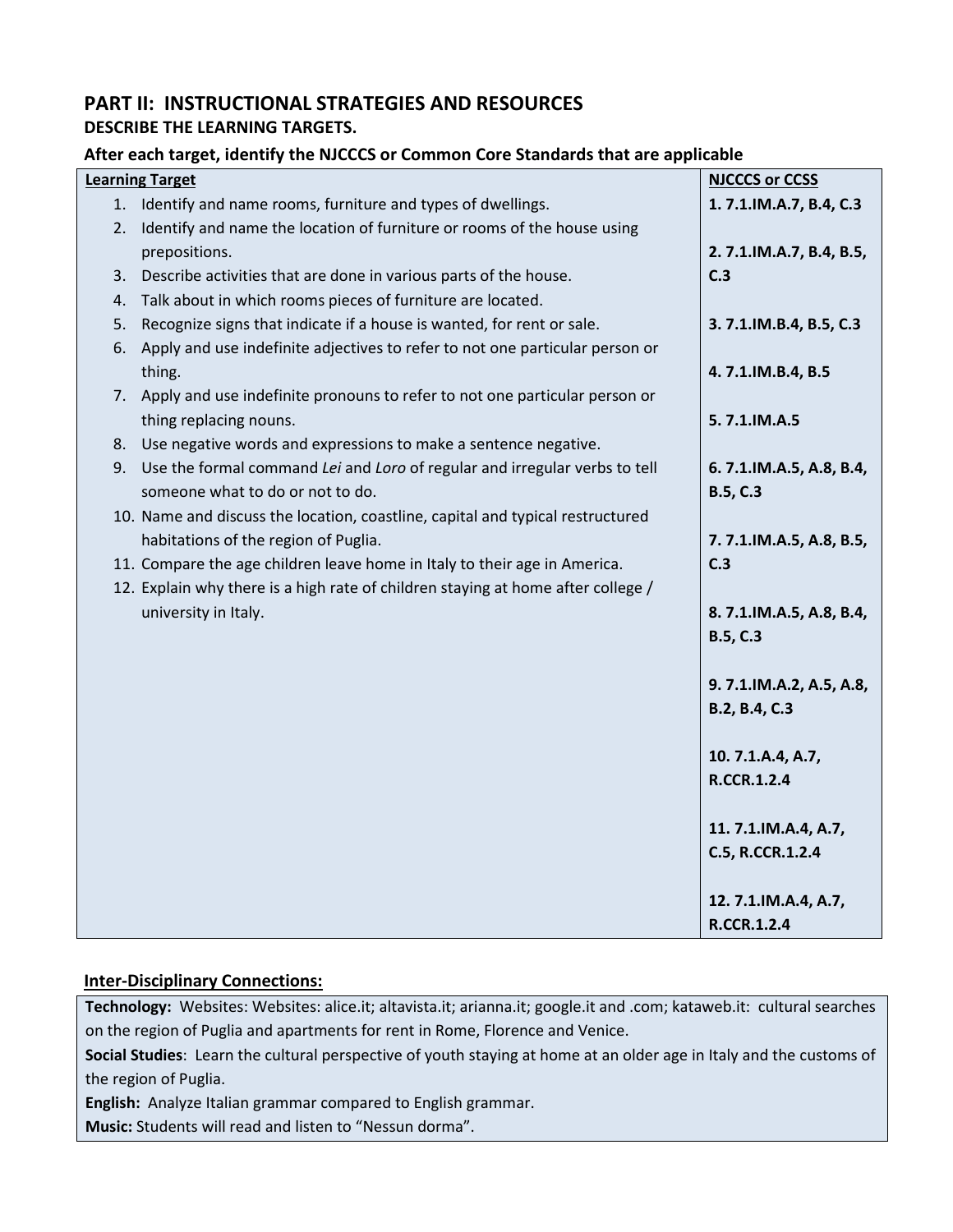### **Students will engage with the following text:**

- *Prego! an invitation to Italian* Textbook (McGraw Hill)
- *Prego* Practice Workbook / Audio Activities (McGraw Hill)
- Instructional Videos (vocabulary, grammar, culture) (McGraw Hill) (YouTube)
- Authentic Song "Nessun dorma" to listen and identify the use of negatives and the imperative tense.
- Quizlet.com to review vocabulary and grammar

### **Students will write:**

- Fill in the blank and open-ended questions to give and find out information about rooms and furniture of the house, where they are located, activities done in the house and where to put furniture in the house.
- Written composition to describe the house and area in which you live.
- Fill in the blank and guided questions using indefinite adjectives, pronouns and formal commands.
- Fill in the blank, guided and open-ended questions using negatives.
- Dictations of vocabulary
- Conjugations of regular / irregular verbs using the formal imperative tense.
- Advertisement to describe and sell a "dream" house.
- Cornell Notes (indefinite adjectives, indefinite pronouns, negatives, formal imperative tense, cultural topics of youth at home in Italy and the region of Puglia).

#### **Modifications/Accommodations for struggling learners:**

- Students may be required to write less information, answer 3 out of 5 questions; provide guided dialogs and students fill in the blanks.
- When writing paragraphs may require shorter paragraphs or a few sentences.

### **Modification/Accommodations for gifted and talented learners:**

- Require students to include more vocabulary words and grammar items.
- Encourage students to continue writing on their own or for an extended time.
- Student may be asked to help struggling learners with their dialogs (writing, speaking, and listening)
- Provide assignment choices that require more detail and a deeper understanding of material.
- Provide more reading material for a deeper depth of knowledge of vocabulary, syntax and grammar.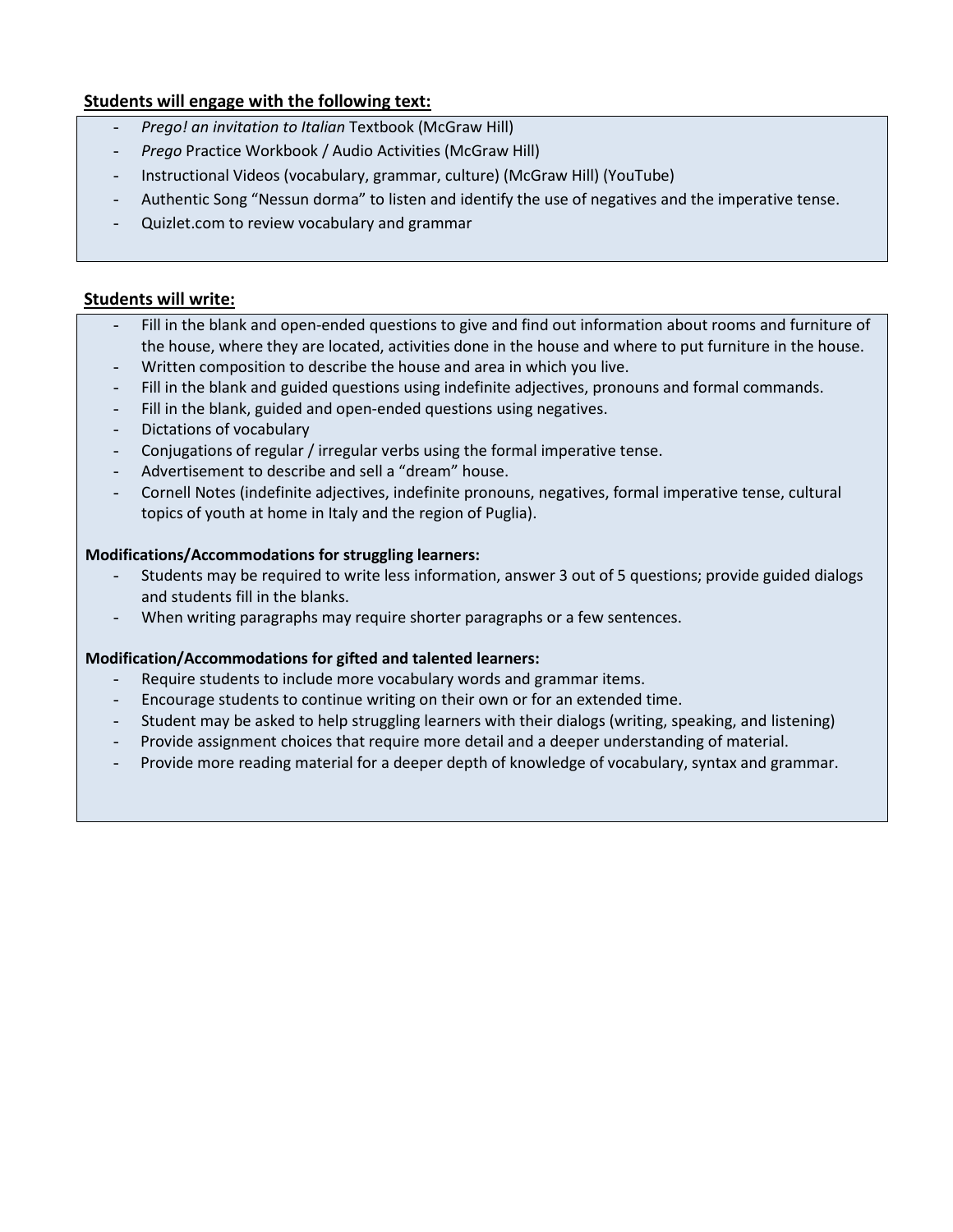## **PART III: TRANSFER OF KNOWLEDGE AND SKILLS**

### **DESCRIBE THE LEARNING EXPERIENCE.**

### **How will students uncover content and build skills.**

- Power Point presentations for vocabulary introduction and pronunciation of rooms of the house, residences, furniture, prepositions and other related vocabulary pertaining to the house.
- Power Point presentations for grammar introduction of indefinite adjectives, indefinite pronouns, negatives and the formal imperative tense.
- Authentic video using vocabulary to search for an apartment for rent.
- Venn Diagram to compare and contrast the age of youth staying at home in Italy and in America and the reasons why.
- Realia (read several real estate advertisements)
- Information Gap activities to practice the use of indefinite adjectives, pronouns, negatives and formal commands.
- Hands-on activities (Smart Board games, activities for vocabulary and grammar, verb conjugation games)
- Listening activities (Audio workbook, Power Point presentations, music, teacher lead choral response)
- Cornell Note taking (Power Point presentations, teacher lecture, textbook readings)
- Guided short writing activities from textbook, Power Point notes or prompts
- Practice workbook activities for vocabulary and grammar

### **Modifications/Accommodations for struggling learners:**

- Guided notes with fill in the blanks for Power Point presentations.
- Additional time for listening activities more repetition.
- Only odd or even numbers for workbook activities.
- Highlight or underline key words.
- Model verbal responses.

### **Modifications/Accommodations for gifted and talented learners:**

- Students will research and discuss cultural issues/perspectives in more depth.
- Students will create Power Point presentations for additional vocabulary.
- Students will create additional practice tools to assist the learning of their peers.
- Students will further investigate topics relating to cultural material covered in the unit.
- Students will write a composition on *il problema della casa e i senzatetto*.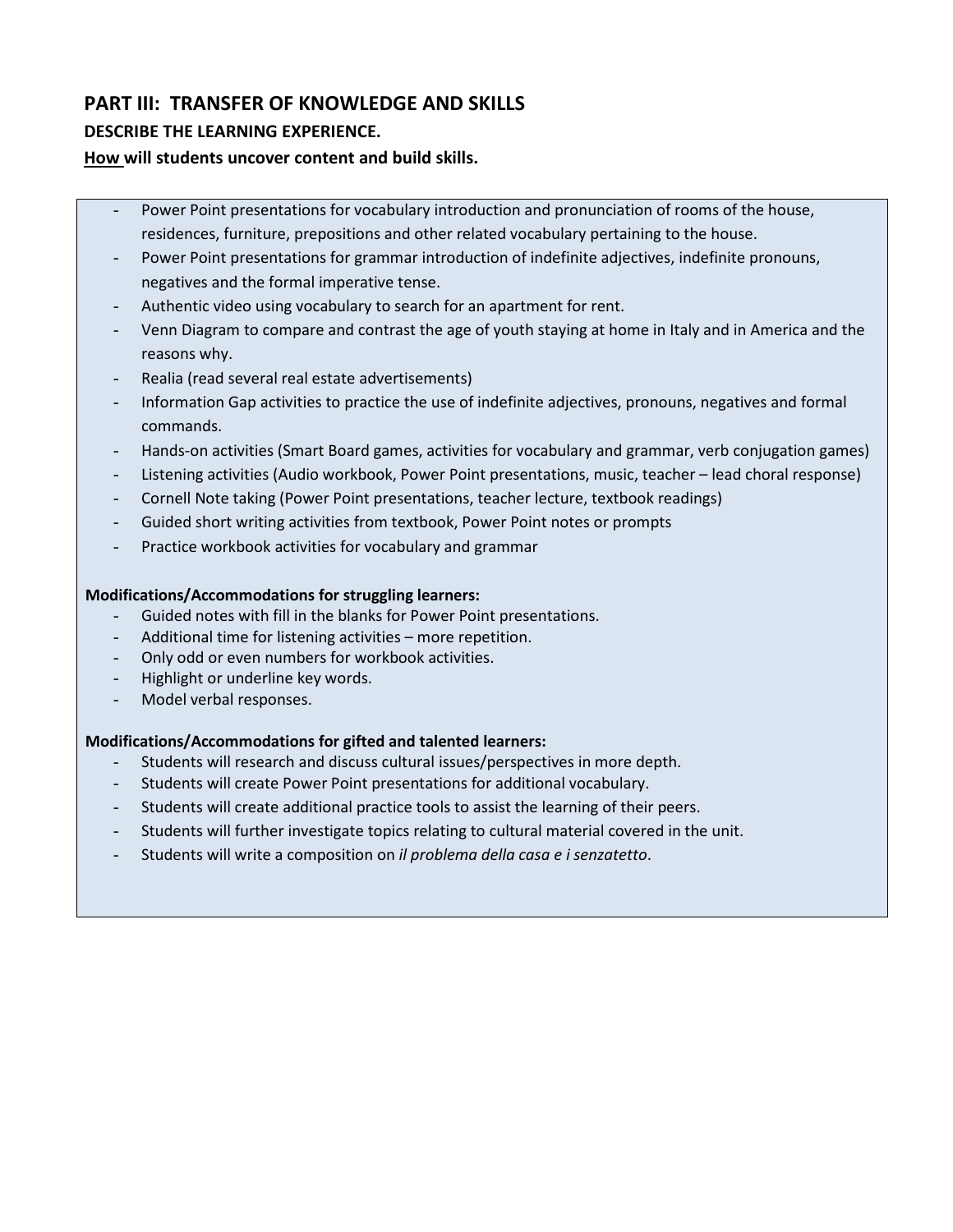## **PART IV: EVIDENCE OF LEARNING IDENTIFY THE METHODS BY WHICH STUDENTS WILL DEMONSTRATE THEIR UNDERSTANDING OF CONTENT AND THEIR ABILITY TO APPLY SKILLS. IDENTIFY BLOOM'S LEVELS.**



### **Formative Assessments:**

- Quiz 1: rooms of the house, residences, furniture, prepositions and other related vocabulary pertaining to the house
- Quiz 2: indefinite adjectives
- Quiz 3: indefinite pronouns
- Quiz 4: negatives
- Quiz 5: formal imperative tense
- Homework (written exercises, quizlet.com)
- Class discussions / oral participation
- Notebook checks / practice sheets
- **Classwork**

**Bloom's Levels: These assessments will mostly require students to Recall, Relate, Compare, Complete, Demonstrate, Interpret, Use, Analyze, Categorize, Organize, Discuss, Express, or Translate.**

### **Accommodations/Modifications:**

### **Modifications / Accommodations for struggling learners:**

- Provide student with study guide.
- Quizzes may have fewer questions, less choices, removal of ambiguous choices and removal of true and false.
- Provide more time for quizzes and classwork.
- Clarify directions, check for understanding and the student reiterates the directions.

### **Modifications/Accommodations for gifted and talented learners:**

- Well-articulated assignments that require higher cognitive processing, in-depth content and alternate modes of communication.
- Provide opportunities for the student to pursue alternate activities to engage in new learning and avoid the boredom of repeating instruction or unnecessary practice in skills already mastered.

### **Summative Assessments:**

- Benchmark on vocabulary relating to house terminology, grammar of indefinite adjectives, indefinite pronouns, negatives, formal commands, culture of youth at home in Italy and region of Puglia.
- Benchmark on reading, writing and listening encompassing the vocabulary and grammar of the unit.

**Bloom's Levels: These assessments will mostly require students to Recall, Relate, Compare, Complete, Demonstrate, Interpret, Use, Analyze, Categorize, Organize, Express, or Translate.**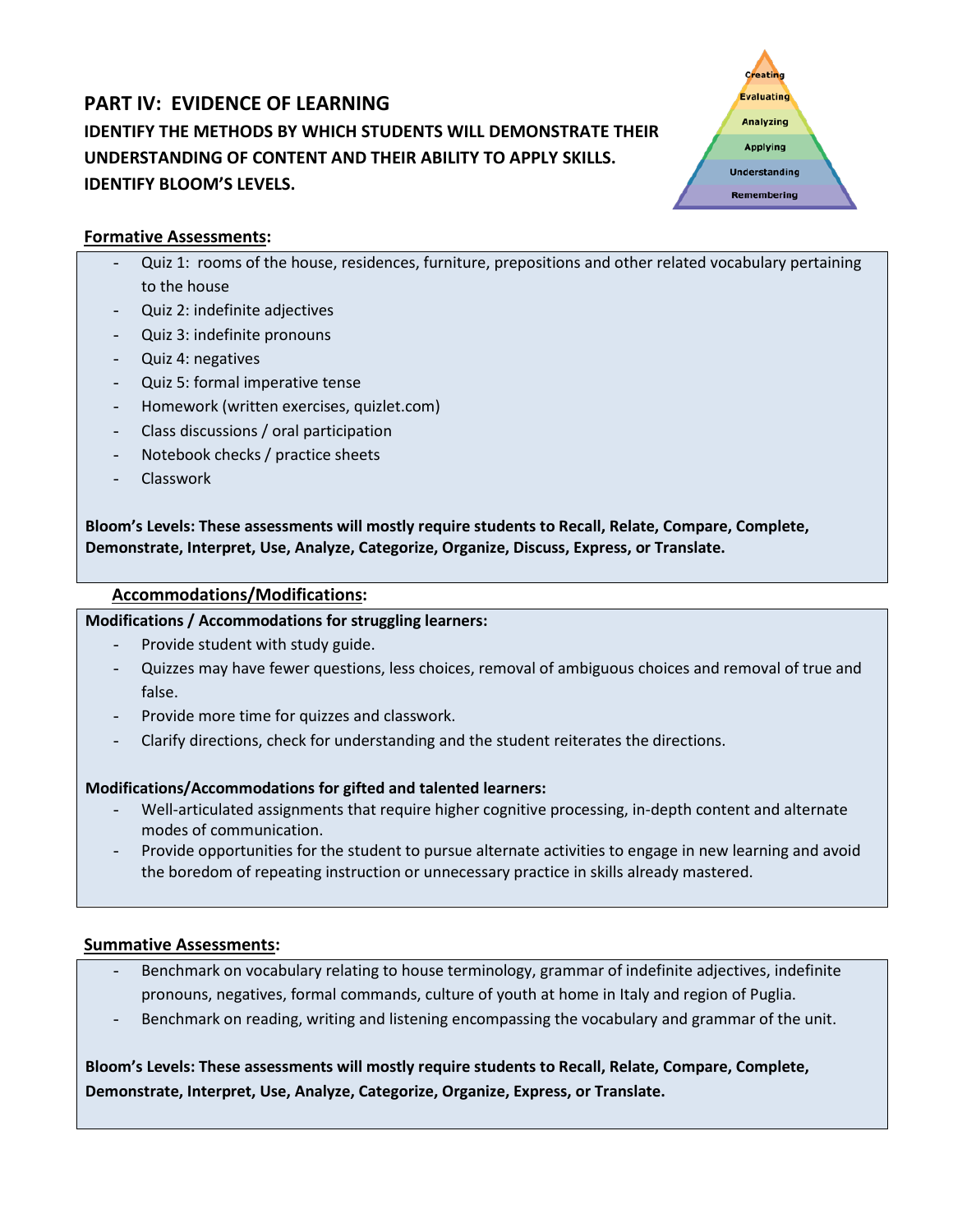### **Accommodations/Modifications:**

### **Modifications / Accommodations for struggling learners:**

- Provide a study guide with highlighted or underlined key information.
- Provide word bank, decrease number of questions, read directions and student reiterates directions, model responses, provide opportunity for extended time.

### **Modifications / Accommodations for gifted and talented learners:**

- Tests should emphasize higher-level thinking skills such as synthesis, analysis, and evaluation.
- Increased writing and reading in questions and responses.

### **Performance Assessments:**

- Projects Students will write an advertisement to describe and sell a "dream house" to a potential buyer using learned vocabulary, indefinite adjectives and pronouns, formal commands and negatives.
- Oral Assessment Description of what their house is like in terms of rooms and what types of furniture are in the rooms and location, questions that require in the response the use of indefinite adjectives, pronouns, or negatives and formal commands.

**Bloom's Levels: These assessments will mostly require students to Recall, Relate, Compare, Complete, Create, Demonstrate, Interpret, Use, Analyze, Categorize, Organize, Discuss, Express, or Translate.**

### **Accommodations/Modifications:**

### **Modifications / Accommodations for struggling learners:**

Provide clear and concise rubric, simplify project directions and give directions for one section of the project at a time.

### **Modifications / Accommodations for gifted and talented learners:**

- Give assignments involving more sophisticated computer research and reporting in the target language.
- Give handouts, information for web searches, etc. in the target language.
- Expect students to process a greater volume of any given printed material, and give them the option of independent world language projects of choice.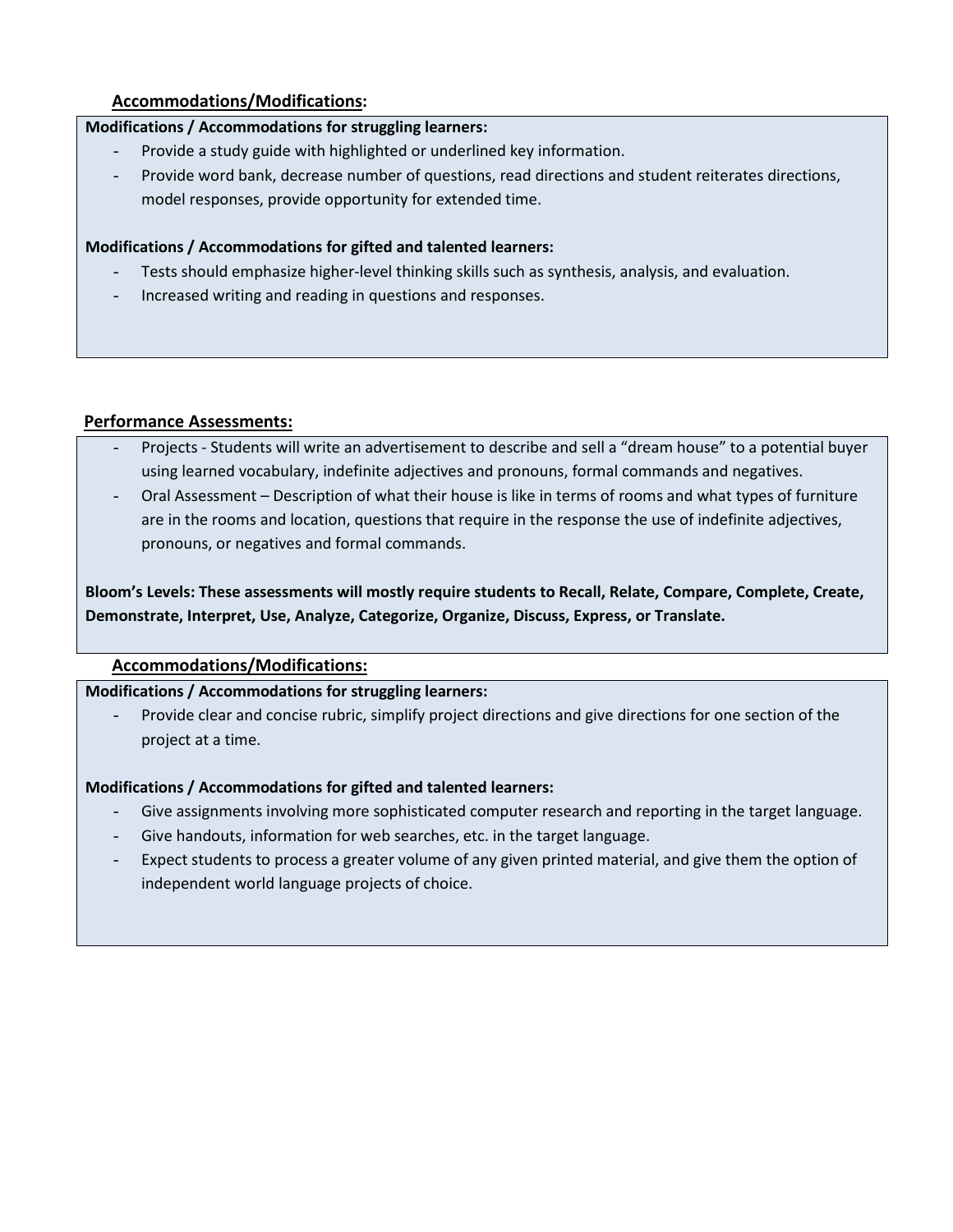# Black Horse Pike Regional School District Curriculum Template

ENGAGING STUDENTS . FOSTERING ACHIEVEMENT . CULTIVATING 21<sup>ST</sup> CENTURY GLOBAL SKILLS

## **Course Name: Italian 3 Honors**

## **Course Number:**

## **PART I: UNIT RATIONALE**

### **WHY ARE STUDENTS LEARNING THIS CONTENT AND THESE SKILLS?**

| <b>Course/Unit Title:</b>             | <b>Unit Summary:</b>                                                                         |
|---------------------------------------|----------------------------------------------------------------------------------------------|
| Italian 3 Honors Unit 4               | In this unit students will learn to talk about defending the environment and be              |
| La difesa dell'ambiente               | able to express individually what they do to protect the environment. They will              |
| <b>Grade Level(s):</b>                | learn about ecological initiatives in effect in Italy and be able to compare                 |
| 11                                    | recycling initiatives practiced in Italy to their own. They will also learn about            |
|                                       | traveling in Italy by car, the traffic and the Italian driver's license. Students will       |
|                                       | learn the grammar of the present conditional tense, the conditional tense of the             |
|                                       | verbs <i>dovere, volere</i> and <i>potere</i> , the conditional perfect tense and possessive |
|                                       | pronouns. In addition, students will learn some customs and cultural practices of            |
|                                       | the regions of Abruzzo and Molise.                                                           |
| <b>Essential Question(s):</b>         | <b>Enduring Understanding(s):</b>                                                            |
| How do I talk about                   | There are expressions used to talk about the traffic, environment and                        |
| traffic, the environment              | recyclable materials.                                                                        |
| and recyclable                        | There are initiatives in place that you could practice to help protect the                   |
| materials?                            | environment.                                                                                 |
| How do I talk about what<br>$\bullet$ |                                                                                              |
|                                       | In certain periods during the year Italians walk, go by bicycle or use<br>$\bullet$          |
| I do to protect the<br>environment?   | public means of transportation on Sundays instead of driving their cars;                     |
|                                       | Italians have also adopted the practice of minimizing traffic by having                      |
| What are two ecological<br>$\bullet$  | cars with the last digit being even on the license plate drive on certain                    |
| initiatives in effect in              | days and on other days cars with the last digit being uneven on the                          |
| Italy to help protect the             | license plate may drive.                                                                     |
| environment?                          | There are various containers to dispose of recyclable materials.<br>$\bullet$                |
| What are the recycling<br>$\bullet$   | There are many ad campaigns in Italy to encourage the public to<br>$\bullet$                 |
| initiatives practiced in              | recycle.                                                                                     |
| Italy?                                | In many Italian schools there are educational programs to promote a                          |
| At what age and how<br>$\bullet$      | clean and protected environment.                                                             |
| does one obtain a                     | One may obtain a driver's license in Italy at the age of 18 to drive a car<br>$\bullet$      |
| driver's license in Italy?            | and at the age of 16 to drive a moped; to obtain a driver's license one                      |
| What is a traffic rule that           | must pass a written and driving exam; There is aggressive and chaotic                        |
| is different in Italy than            | traffic in the bigger cities; some driving rules are different in Italy than                 |
| in the United States?                 | in the United States; diving by car is very expensive, a common                              |
| How is traveling by car in            | characteristic of Italian traffic is the use of the motorino; the only type                  |
| Italy and what is the                 | of gas sold in Italy today is la benzina verde.                                              |
| traffic like in                       | The present conditional tense corresponds to the English would + verb.                       |
| metropolitan cities?                  | The present conditional tense of the verbs dovere, volere and potere is                      |
| What type of gas is sold              | often used instead of the present tense to soften the impact of a                            |
| in Italy to reduce                    | statement or request.                                                                        |
| pollution?                            | The conditional perfect tense is the equivalent of English would have +                      |
| How do I use the present              |                                                                                              |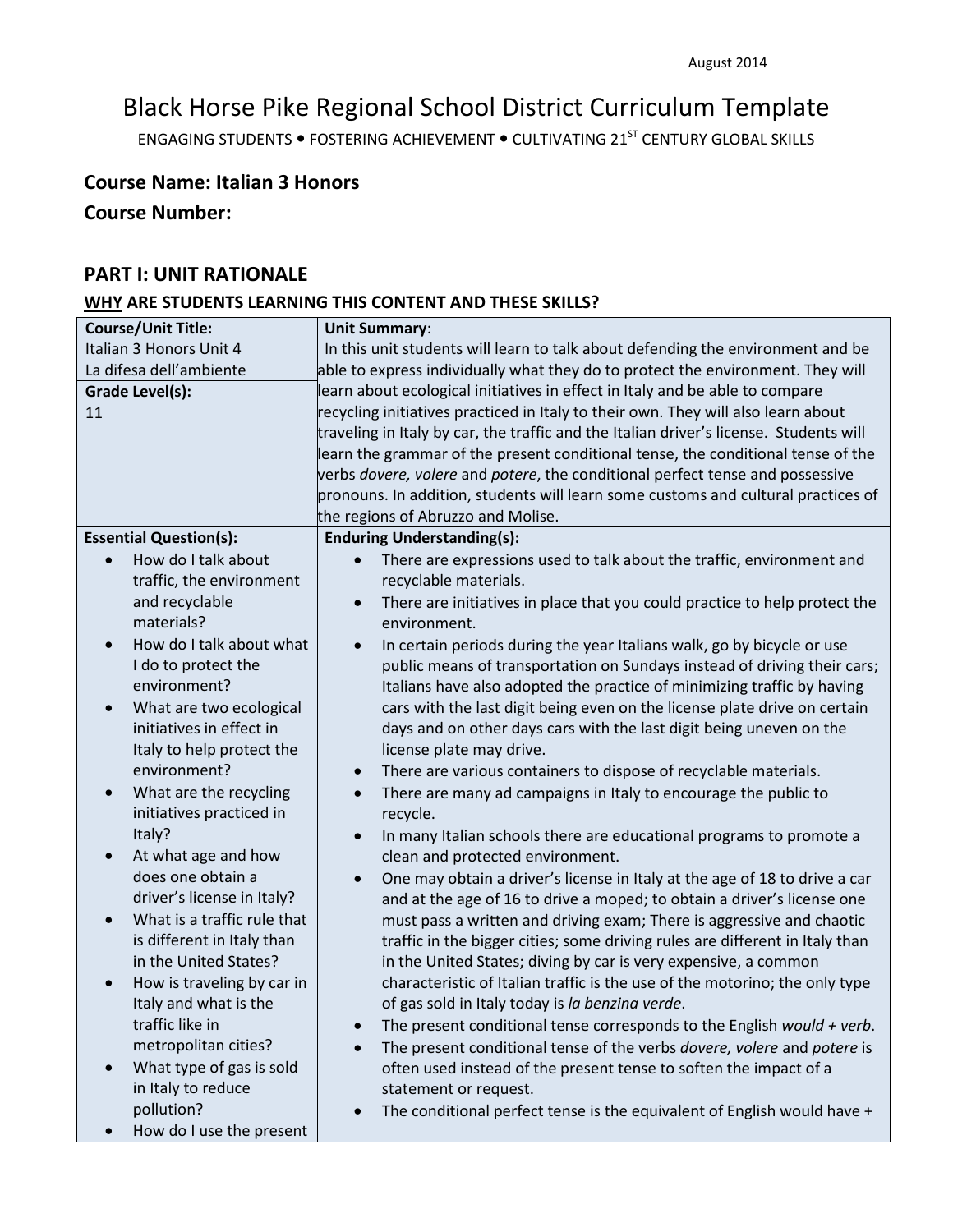| conditional tense?                                                                                                                                                                                    | past participle.                                                                                                                                                                                                                                                                                                                                                                                                                                                                                                                             |
|-------------------------------------------------------------------------------------------------------------------------------------------------------------------------------------------------------|----------------------------------------------------------------------------------------------------------------------------------------------------------------------------------------------------------------------------------------------------------------------------------------------------------------------------------------------------------------------------------------------------------------------------------------------------------------------------------------------------------------------------------------------|
| How do I use the present<br>conditional tense of the<br>verbs dovere, volere and<br>potere?<br>How do I use the<br>conditional perfect<br>tense?<br>How do I use possessive<br>$\bullet$<br>pronouns? | Possessive pronouns express ownership and correspond to English<br>$\bullet$<br>mine, yours, his, hers, its, ours and theirs; they stand alone unlike<br>possessive adjectives.<br>Abruzzo and Molise are two mountainous regions in Southern Italy; II<br>$\bullet$<br>Gran Sasso is the highest mountain peak of the Apennine mountain<br>range; the economy is based on industry, agriculture and tourism; the<br>region of Abruzzo has numerous protected parks and harvests the<br>finest saffron that is sold domestically and abroad. |
| What are some customs<br>and practices specific to<br>the regions of Abruzzo<br>and Molise?                                                                                                           |                                                                                                                                                                                                                                                                                                                                                                                                                                                                                                                                              |

## **PART II: INSTRUCTIONAL STRATEGIES AND RESOURCES DESCRIBE THE LEARNING TARGETS.**

## **After each target, identify the NJCCCS or Common Core Standards that are applicable**

|    | <b>Learning Target</b>                                                               | <b>NJCCCS or CCSS</b>   |
|----|--------------------------------------------------------------------------------------|-------------------------|
|    | 1. Name and use expressions related to traffic, environment and recyclable           | 1.7.1.IM.A.7, B.4, B.5, |
|    | materials.                                                                           | C.3                     |
| 2. | Discuss what you do to protect the environment.                                      |                         |
| 3. | Describe ecological initiatives in effect in Italy to help protect the environment.  | 2.7.1.IM.B.4, B.5, C.3  |
| 4. | Use the present tense conditional of regular and irregular verbs to express          |                         |
|    | "would".                                                                             | 3.7.1.IM.A.4, A.5, A.7, |
| 5. | Use the present tense conditional of the verbs dovere, volere and potere.            | C.4, R.CCR.1.2.4        |
| 6. | Use the conditional perfect tense to express "would have".                           |                         |
| 7. | Apply the use of possessive pronouns to express ownership.                           | 4.7.1.IM.A.8, B.4, B.5, |
| 8. | Name and discuss the location, terrain, economy of the regions of Abruzzo and        | C.3                     |
|    | Molise.                                                                              |                         |
|    | 9. Name a natural reserve and a fine product grown and sold domestically and         | 5.7.1.IM.A.8, B.4, B.5, |
|    | abroad from the region of Abruzzo.                                                   | C.3                     |
|    | 10. Discuss recycling initiatives practiced in Italy and compare to those of the     |                         |
|    | <b>United States.</b>                                                                | 6.7.1.IM.A.8, B.5, C.3  |
|    | 11. Tell at what age and how Italians obtain their driver's license.                 |                         |
|    | 12. Describe what it is like to drive by car in Italy.                               | 7.7.1.IM.A.8, B.4, B.5, |
|    | 13. Name a traffic rule that is different in Italy than in the United States and the | C.3                     |
|    | type of gas sold in Italy.                                                           |                         |
|    | 14. Name a common means of transportation characteristic of Italy.                   | 8.7.1.IM.A.4, A.5, A.7, |
|    |                                                                                      | <b>R.CCR.1.2.4</b>      |
|    |                                                                                      |                         |
|    |                                                                                      | 9.7.1.IM.A.4, A.5, A.7, |
|    |                                                                                      | <b>R.CCR.1.2.4</b>      |
|    |                                                                                      |                         |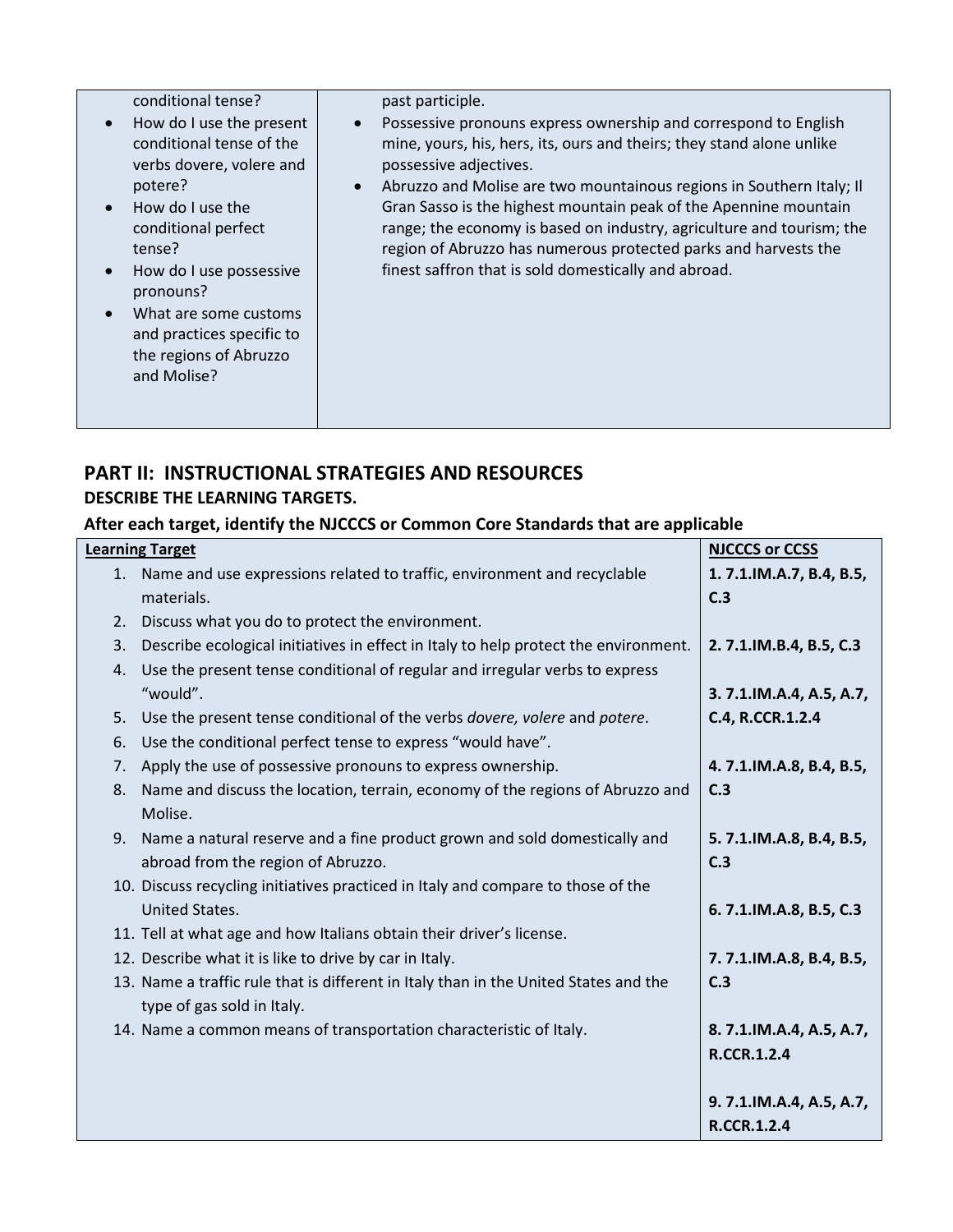| 10.7.1.IM.A.4, A.5,  |
|----------------------|
| A.7, C.4, C.5,       |
| <b>R.CCR.1.2.4</b>   |
|                      |
| 11. 7.1.IM.A.4, A.5, |
| A.7, R.CCR.1.2.4     |
|                      |
| 12. 7.1.IM.A.4, A.5, |
| A.7, R.CCR.1.2.4     |
|                      |
| 13. 7.1.IM.A.4, A.5, |
| A.7, R.CCR.1.2.4     |
|                      |
| 14.7.1.IM.A.4, A.5,  |
| A.7, R.CCR.1.2.4     |
|                      |

## **Inter-Disciplinary Connections:**

**Technology:** Websites: Websites: alice.it; altavista.it; arianna.it; google.it and .com; kataweb.it: cultural searches on the environment, animal rights in Italy and on the region of Abruzzo with its many national and regional parks. **Social Studies**: Learn the cultural customs and practices of the regions of Abruzzo and Molise. **Science:** Learn ways to help protect the environment.

**English:** Analyze Italian grammar compared to English grammar.

**Music:** Students will read and listen to "Potrei".

## **Students will engage with the following text:**

- *Prego! an invitation to Italian* Textbook (McGraw Hill)
- *Prego* Practice Workbook / Audio Activities (McGraw Hill)
- Instructional Videos (vocabulary, grammar, culture) (McGraw Hill) (YouTube)
- Authentic Song "Potrei" to listen and identify the use of the conditional tense and discuss meaning of the opening of the song.
- Quizlet.com to review vocabulary and grammar

### **Students will write:**

- Fill in the blank and open-ended questions to give and find out information about what you would do to help protect the environment.
- Written composition to describe the traffic, means of transportation and the initiatives that one could take to better the use of transportation in the town in which you live.
- Fill in the blank and open-ended questions using present conditional tense and the present conditional tense of the verbs *dovere, volere* and *potere*.
- Fill in the blank and open-ended questions using the conditional perfect tense and possessive pronouns.
- Dictations of vocabulary
- Conjugations of regular / irregular verbs using the conditional tense including the verbs *dovere, volere,*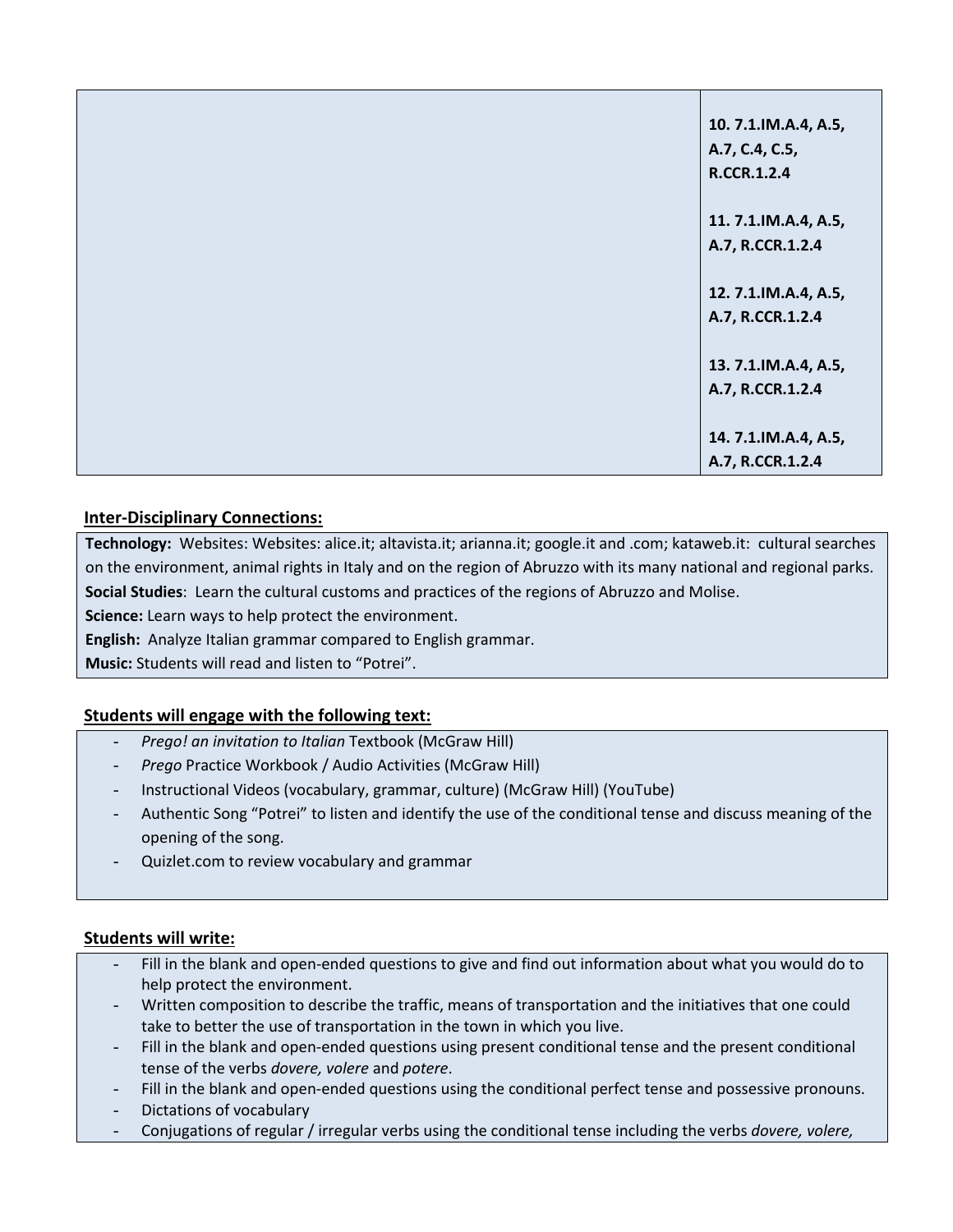#### *potere* and conditional perfect tense.

- Newsletter making suggestions on how to make our school a green school.
- Survey results of what your classmates do and do not do to protect the environment.
- Cornell Notes (present conditional tense, present conditional tense of *dovere, volere* and *potere,* conditional perfect tense, possessive pronouns, cultural topics of initiatives to protect the environment in Italy and the regions of Abruzzo and Molise).

### **Modifications/Accommodations for struggling learners:**

- Students may be required to write less information, answer 3 out of 5 questions; provide guided dialogs and students fill in the blanks.
- When writing paragraphs may require shorter paragraphs or a few sentences.

### **Modification/Accommodations for gifted and talented learners:**

- Require students to include more vocabulary words and grammar items.
- Encourage students to continue writing on their own or for an extended time.
- Student may be asked to help struggling learners with their dialogs (writing, speaking, and listening)
- Provide assignment choices that require more detail and a deeper understanding of material.
- Provide more reading material for a deeper depth of knowledge of vocabulary, syntax and grammar.

## **PART III: TRANSFER OF KNOWLEDGE AND SKILLS**

### **DESCRIBE THE LEARNING EXPERIENCE.**

### **How will students uncover content and build skills.**

- Power Point presentations for vocabulary introduction and pronunciation of terms related to traffic, the environment and recyclable materials.
- Power Point presentations for grammar introduction of the present conditional tense, present conditional tense of the verbs *dovere, volere* and *potere*, conditional perfect tense and possessive pronouns.
- Authentic video using dialogue to talk about filling up your tank at a gas station, safety and driving habits.
- Venn Diagram to compare and contrast environmental initiatives of Italians and Americans.
- Realia (read a brochure of a driving school)
- Information Gap activities to practice the use of the present conditional tense, present conditional tense of the verbs *dovere, volere* and *potere*, conditional perfect tense and possessive pronouns.
- Hands-on activities (Smart Board games, activities for vocabulary and grammar, verb conjugation games)
- Listening activities (Audio workbook, Power Point presentations, music, teacher lead choral response)
- Cornell Note taking (Power Point presentations, teacher lecture, textbook readings)
- Guided short writing activities from textbook, Power Point notes or prompts
- Practice workbook activities for vocabulary and grammar

### **Modifications/Accommodations for struggling learners:**

- Guided notes with fill in the blanks for Power Point presentations.
- Additional time for listening activities more repetition.
- Only odd or even numbers for workbook activities.
- Highlight or underline key words.
- Model verbal responses.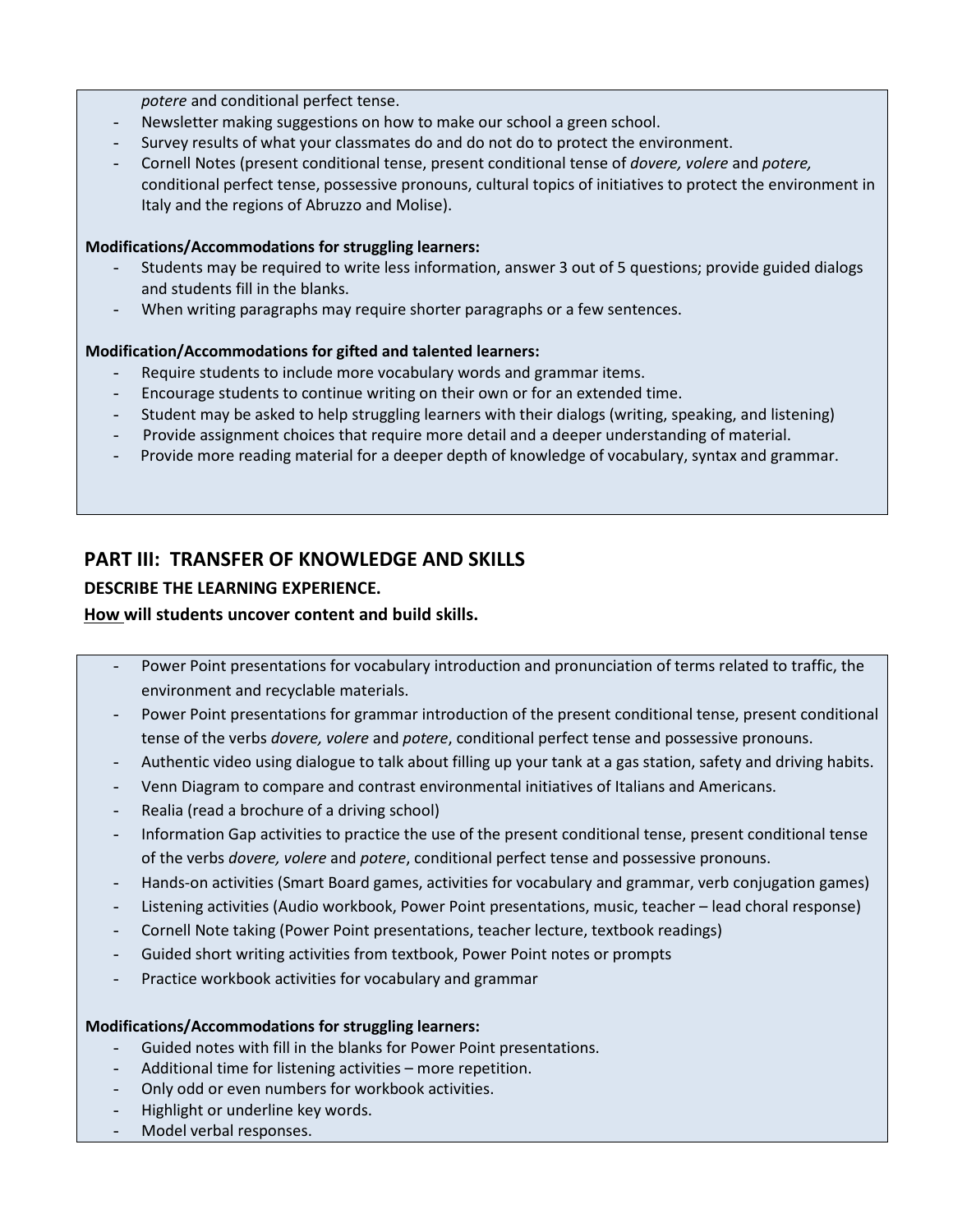### **Modifications/Accommodations for gifted and talented learners:**

- Students will research and discuss cultural issues/perspectives in more depth.
- Students will create Power Point presentations for additional vocabulary.
- Students will create additional practice tools to assist the learning of their peers.
- Students will further investigate topics relating to cultural material covered in the unit.
- Students will write a composition on the different environmental organizations in Italy.

Creatin **Evaluating** Analyzing **Applying Understanding** Remembering

## **PART IV: EVIDENCE OF LEARNING IDENTIFY THE METHODS BY WHICH STUDENTS WILL DEMONSTRATE THEIR UNDERSTANDING OF CONTENT AND THEIR ABILITY TO APPLY SKILLS. IDENTIFY BLOOM'S LEVELS.**

### **Formative Assessments:**

- Quiz 1: terms relating to traffic, the environment and recyclable materials
- Quiz 2: present conditional tense
- Quiz 3: present conditional tense of the verbs *dovere, volere* and *potere*
- Quiz 4: conditional perfect tense
- Quiz 5: possessive pronouns
- Homework (written exercises, quizlet.com)
- Class discussions / oral participation
- Notebook checks / practice sheets
- Classwork

**Bloom's Levels: These assessments will mostly require students to Recall, Relate, Compare, Complete, Demonstrate, Interpret, Use, Analyze, Categorize, Organize, Discuss, Express, or Translate.**

### **Accommodations/Modifications:**

**Modifications / Accommodations for struggling learners:**

- Provide student with study guide.
- Quizzes may have fewer questions, less choices, removal of ambiguous choices and removal of true and false.
- Provide more time for quizzes and classwork.
- Clarify directions, check for understanding and the student reiterates the directions.

### **Modifications/Accommodations for gifted and talented learners:**

- Well-articulated assignments that require higher cognitive processing, in-depth content and alternate modes of communication.
- Provide opportunities for the student to pursue alternate activities to engage in new learning and avoid the boredom of repeating instruction or unnecessary practice in skills already mastered.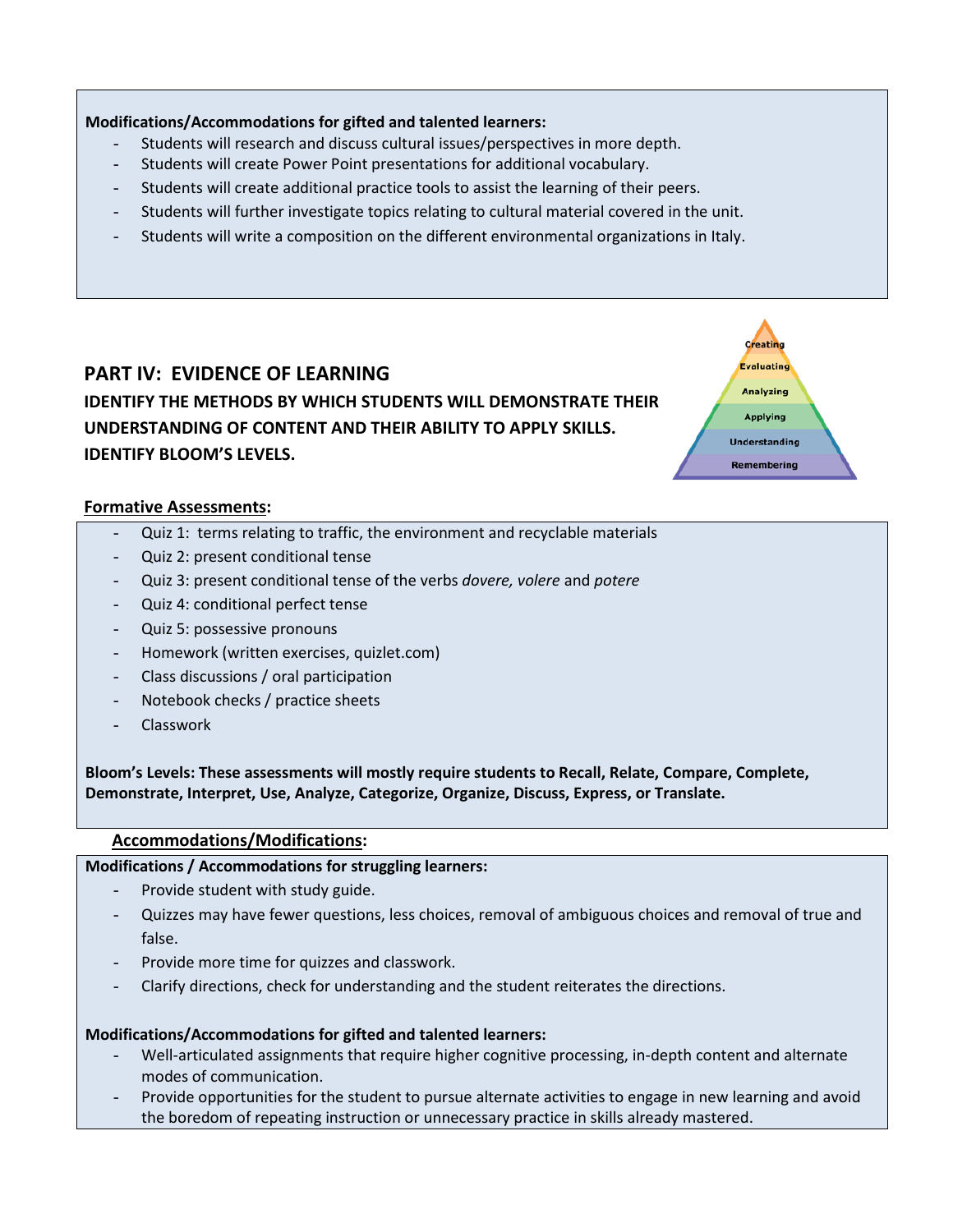### **Summative Assessments:**

- Benchmark on vocabulary relating to traffic, the environment and recyclable materials, grammar of the present conditional tense including the verbs *dovere, volere* and *potere*, conditional perfect tense, possessive pronouns and culture of environmental initiatives in Italy and the regions of Abruzzo and Molise.
- Benchmark on reading, writing and listening encompassing the vocabulary and grammar of the unit.

## **Bloom's Levels: These assessments will mostly require students to Recall, Relate, Compare, Complete, Demonstrate, Interpret, Use, Analyze, Categorize, Organize, Express, or Translate.**

### **Accommodations/Modifications:**

### **Modifications / Accommodations for struggling learners:**

- Provide a study guide with highlighted or underlined key information.
- Provide word bank, decrease number of questions, read directions and student reiterates directions, model responses, provide opportunity for extended time.

### **Modifications / Accommodations for gifted and talented learners:**

- Tests should emphasize higher-level thinking skills such as synthesis, analysis, and evaluation.
- Increased writing and reading in questions and responses.

### **Performance Assessments:**

- Projects Students will write a newsletter suggesting how to make our school a green school using learned vocabulary and grammar of the unit.
- Oral Assessment questions requiring answers on what students could do to protect the environment, the present conditional tense, conditional perfect tense and possessive pronouns.

**Bloom's Levels: These assessments will mostly require students to Recall, Relate, Compare, Complete, Create, Demonstrate, Interpret, Use, Analyze, Categorize, Organize, Discuss, Express, or Translate.**

### **Accommodations/Modifications:**

### **Modifications / Accommodations for struggling learners:**

- Provide clear and concise rubric, simplify project directions and give directions for one section of the project at a time.

### **Modifications / Accommodations for gifted and talented learners:**

- Give assignments involving more sophisticated computer research and reporting in the target language.
- Give handouts, information for web searches, etc. in the target language.
- Expect students to process a greater volume of any given printed material, and give them the option of independent world language projects of choice.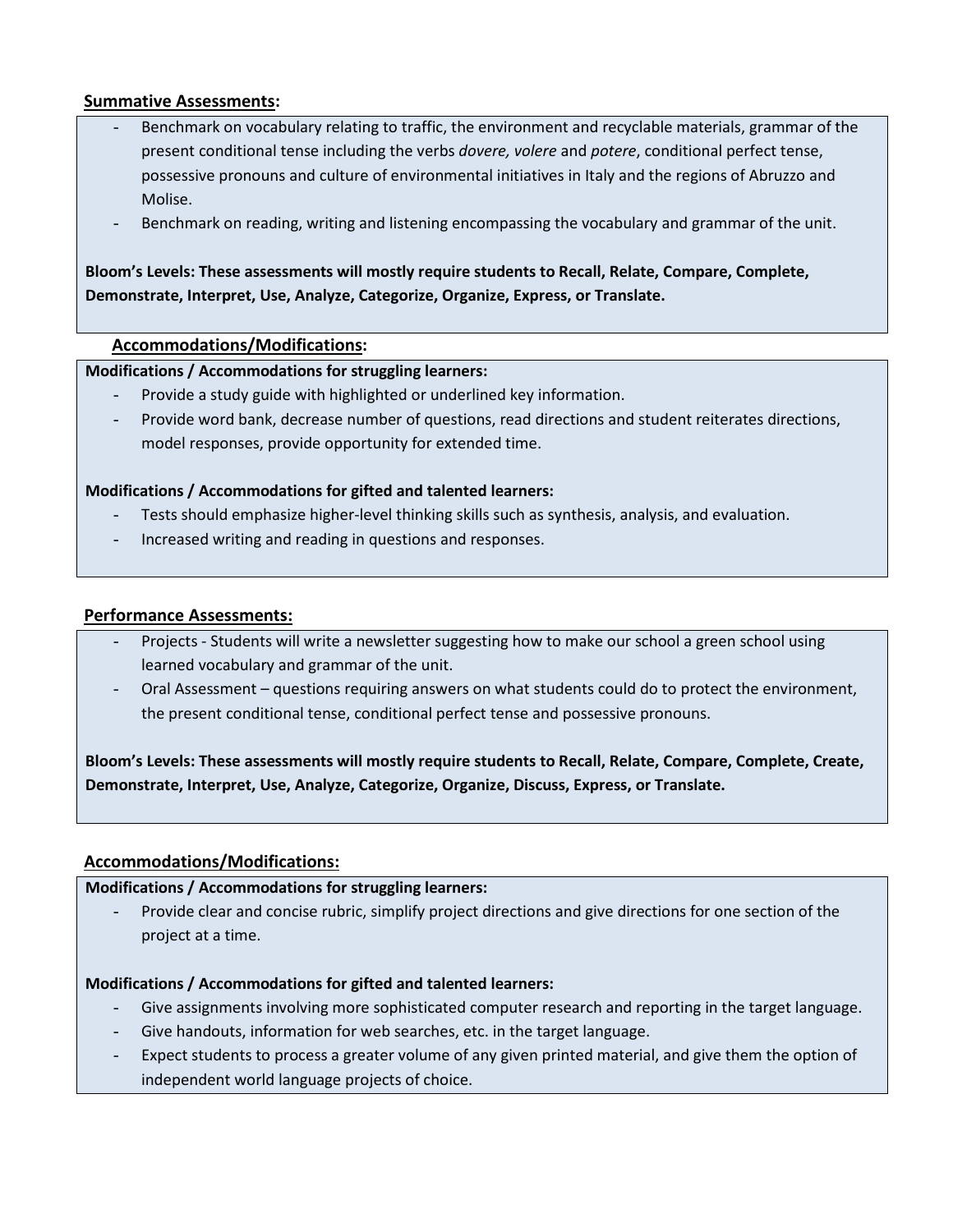# Black Horse Pike Regional School District Curriculum Template

ENGAGING STUDENTS . FOSTERING ACHIEVEMENT . CULTIVATING 21<sup>ST</sup> CENTURY GLOBAL SKILLS

## **Course Name: Italian 3 Honors**

## **Course Number:**

## **PART I: UNIT RATIONALE**

## **WHY ARE STUDENTS LEARNING THIS CONTENT AND THESE SKILLS?**

| <b>Course/Unit Title:</b>            | <b>Unit Summary:</b>                                                                     |
|--------------------------------------|------------------------------------------------------------------------------------------|
| Italian 3 Honors Unit 5              | In this unit students will learn to talk about music and theatre in Italy. Students      |
| La musica e il teatro                | will learn different genres of music, musical instruments and terms pertaining to        |
| Grade Level(s):                      | the opera and theatre. They will learn about the centuries old theatre art known         |
| 11                                   | as the Commedia dell'Arte and its characters. They will also be able to name             |
|                                      | some famous violin makers, what violins are made of, and how much they can               |
|                                      | be worth. They will be able to discuss Italy's famous festival of Sanremo                |
|                                      | featuring Italian singer / songwriters. Students will learn the grammar of relative      |
|                                      | pronouns, "chi", constructions with the infinitive and nouns and adjectives              |
|                                      | ending in "-a". In addition, students will learn some customs and cultural               |
|                                      | practices of the region of Liguria.                                                      |
| <b>Essential Question(s):</b>        | <b>Enduring Understanding(s):</b>                                                        |
| How do I talk about                  | There are expressions used to talk about music, different genres of<br>$\bullet$         |
| music, different genres              | music, musical instruments, the opera and theatre.                                       |
| of music, musical                    | The Commedia dell'Arte flourished in the sixteenth and seventeenth<br>$\bullet$          |
| instruments, the opera               | centuries as improvised drama; the material was divided into acts and                    |
| and theatre?                         | scenes with a prologue; masked characters that represented fixed                         |
| What is the Commedia<br>$\bullet$    | social types portray it.                                                                 |
| dell'Arte?                           | There are several famous violinmakers in Italy such as Amati, Stradivari<br>$\bullet$    |
| When was it performed?               | and Guarnieri del Gesù.                                                                  |
| What are the characters<br>$\bullet$ | The festival of Sanremo is an annual song competition held at the end<br>$\bullet$       |
| portrayed in the                     | of February and the beginning of March at the teatro Ariston; it is a                    |
| Commedia dell'Arte?                  | competition between well-known singers and young unknown singers.                        |
| What are the names of<br>$\bullet$   | Relative pronouns link one clause to another and usually refer back to a<br>$\bullet$    |
| several famous                       | previously mentioned noun.                                                               |
| violinmakers of Italy?               | "Chi" expresses the one(s) who, he/she who, or those who and can<br>$\bullet$            |
| What city in Italy<br>$\bullet$      | substitute phrases such as the person that and people that.                              |
| specializes in the                   | The infinitive is used in many constructions in Italian; it can function as<br>$\bullet$ |
| production of violins?               | the subject or direct object; some verbs require the prepositions "a" or                 |
| Of what two types of<br>$\bullet$    | "di" before an infinitive that follows; "per" + infinitive expresses                     |
| wood are violins made?               | purpose.                                                                                 |
| How much can violins be              | There are nouns ending in "a" that are masculine; their plural ends in                   |
| worth?                               | an "i".                                                                                  |
| What is the festival of              | Liguria is a region in the north west of Italy; the capital Genova nick-<br>$\bullet$    |
| Sanremo?                             | named "La Superba" is an important port and an economic and                              |
| When is it held during               | industrial center; the famous violinist and composer Niccolò Paganini                    |
| the year?                            | was born in Genova; Pesto is a typical condiment of the region of                        |
| Who can participate in               | Liguria.                                                                                 |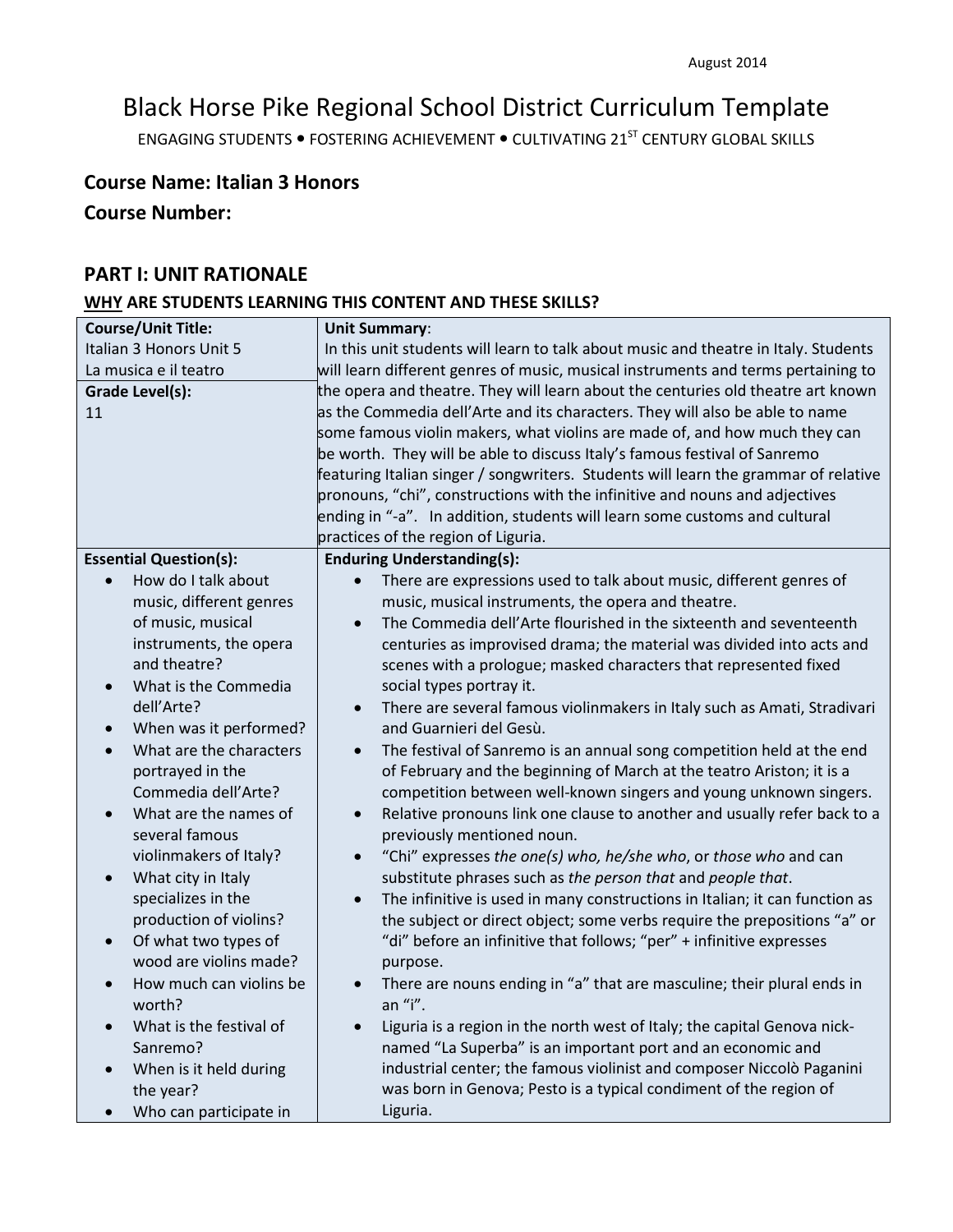| the festival of San        |
|----------------------------|
| Remo?                      |
|                            |
| How is the festival of San |
| Remo judged?               |
| How do I use relative      |
| pronouns?                  |
| How do I use the           |
|                            |
| pronoun "chi"?             |
| What are the               |
| constructions with the     |
| infinitive?                |
| Which nouns and            |
| adjectives ending in "a"   |
|                            |
| are masculine and how      |
| do I change them to the    |
| plural?                    |
| What are some customs      |
| and practices specific to  |
|                            |
| the region of Liguria?     |
|                            |
|                            |
|                            |
|                            |

# **PART II: INSTRUCTIONAL STRATEGIES AND RESOURCES**

## **DESCRIBE THE LEARNING TARGETS.**

## **After each target, identify the NJCCCS or Common Core Standards that are applicable**

|    | <b>Learning Target</b>                                                             | <b>NJCCCS or CCSS</b>   |
|----|------------------------------------------------------------------------------------|-------------------------|
| 1. | Name and use expressions related to music, theatre, opera, musical                 | 1.7.1.IM.A.7, B.4, B.5, |
|    | instruments and genres of music.                                                   | C.2                     |
| 2. | Name and discuss an Italian instrument that has widespread fame in the             |                         |
|    | world.                                                                             | 2.7.1.IM.A.4, A.5, A.7, |
| 3. | Define and discuss the Commedia dell'Arte and identify its characters.             | <b>R.CCR.1.2.4</b>      |
| 4. | Use relative pronouns to link one clause to another.                               |                         |
| 5. | Use the pronoun "chi" to express the one(s) who, he/she who, or those who.         | 3.7.1.IM.A.4, A.5, A.7, |
| 6. | Apply the uses of the construction of the infinitive to function as the subject or | <b>R.CCR.1.2.4</b>      |
|    | direct object.                                                                     |                         |
| 7. | Identify and recognize which verbs require the prepositions "a" and "di" after     | 4.7.1.IM.A.5, A.8. B.4, |
|    | a conjugated verb and before the infinitive.                                       | C.2                     |
| 8. | Apply the rules of making nouns and adjectives plural that end in "-a".            |                         |
| 9. | Identify the location of the region of Liguria, talk about the importance of the   | 5.7.1.IM.A.5, A.8, B.5, |
|    | region's capital and name a famous composer and food product of the region.        | C.2                     |
|    | 10. Describe the festival of Sanremo in terms of what it is, where and when it     |                         |
|    | takes place, the participants and how it is judged.                                | 6.7.1.IM.A.5, A.8, C.2  |
|    |                                                                                    |                         |
|    |                                                                                    | 7.7.1.IM.A.5, A.8, C.2  |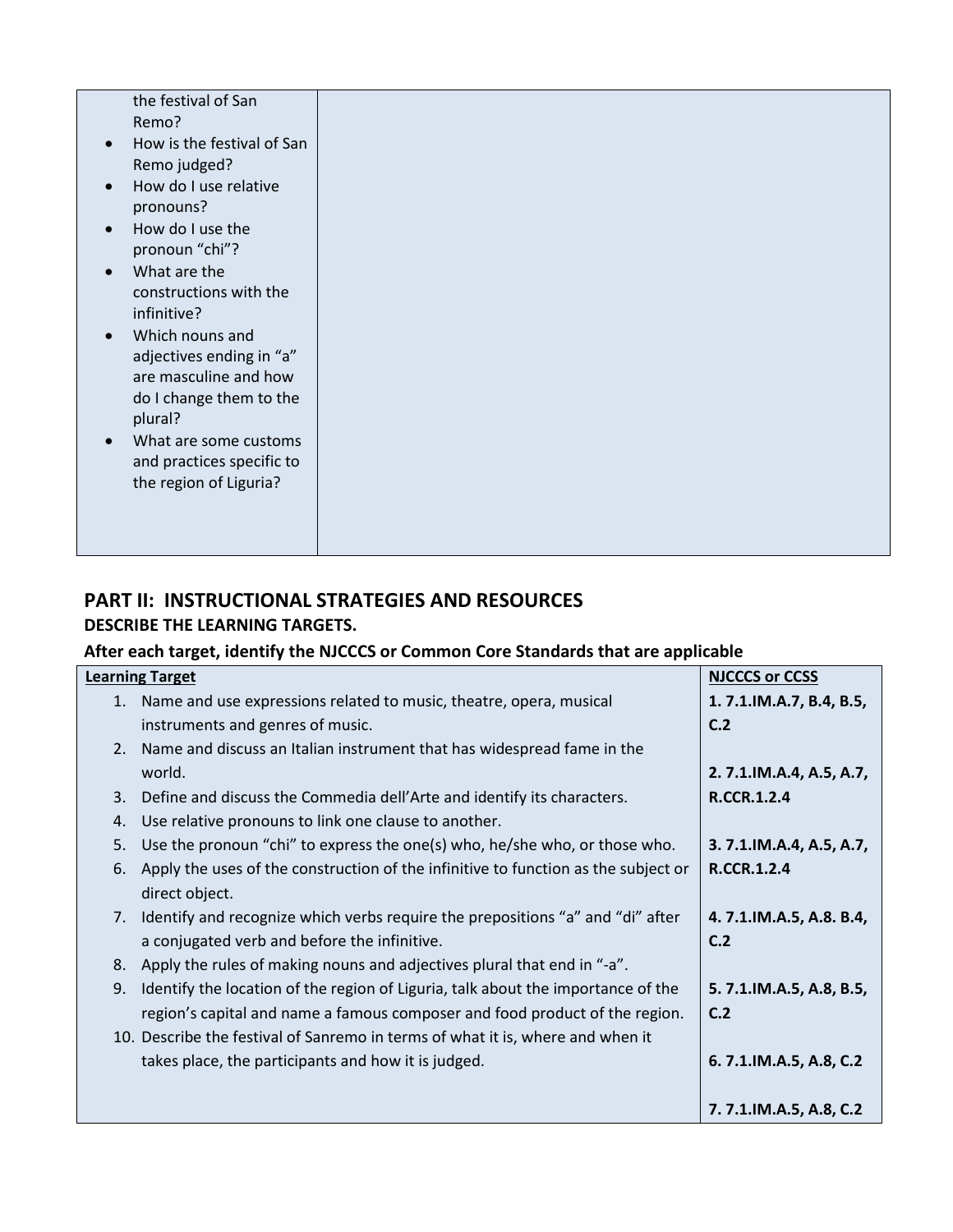| 8.7.1.IM.A.5, A.8                       |
|-----------------------------------------|
| 9.7.1.IM.A.4, A.5, A.7,<br>R.CCR.1.2.4  |
| 10.7.1.IM.A.4, A.5,<br>A.7, R.CCR.1.2.4 |

## **Inter-Disciplinary Connections:**

Technology: Websites: Websites: alice.it; altavista.it; arianna.it; google.it and .com; kataweb.it: cultural searches on Italian music genres and the festival of Sanremo.

**Social Studies**: Learn the customs of the region of Liguria, an Italian music festival and violin making.

**History:** Learn history of the Commedia dell'Arte.

**English:** Analyze Italian grammar compared to English grammar.

**Music:** Students will read and listen to "Quello che sento".

### **Students will engage with the following text:**

- *Prego! an invitation to Italian* Textbook (McGraw Hill)
- *Prego* Practice Workbook / Audio Activities (McGraw Hill)
- Instructional Videos (vocabulary, grammar, culture) (McGraw Hill) (YouTube)
- Authentic Song "Quello che sento" to listen, identify and review infinitives
- Quizlet.com to review vocabulary and grammar
- Reading on the Commedia dell'Arte

### **Students will write:**

- Fill in the blank and open-ended questions to give and find out information about types of music, composers, musicians, singers, theatre, opera and musical instruments
- Written dialog as an interview between a musician/composer and a journalist to discuss history of his / her music and various influences and inspirations.
- Written composition to describe the type of music or performance that you like and why.
- Fill in the blank and open-ended questions using relative pronouns, the pronoun "chi", and constructions with the infinitive.
- Fill in the blank using nouns and adjectives in "-a".
- Dictations of vocabulary
- Cornell Notes (relative pronouns, pronoun "chi", constructions with the infinitive, nouns and adjectives in "-a", cultural topics of Commedia dell'Arte, festival of Sanremo and the region of Liguria).

### **Modifications/Accommodations for struggling learners:**

- Students may be required to write less information, answer 3 out of 5 questions; provide guided dialogs and students fill in the blanks.
- When writing paragraphs may require shorter paragraphs or a few sentences.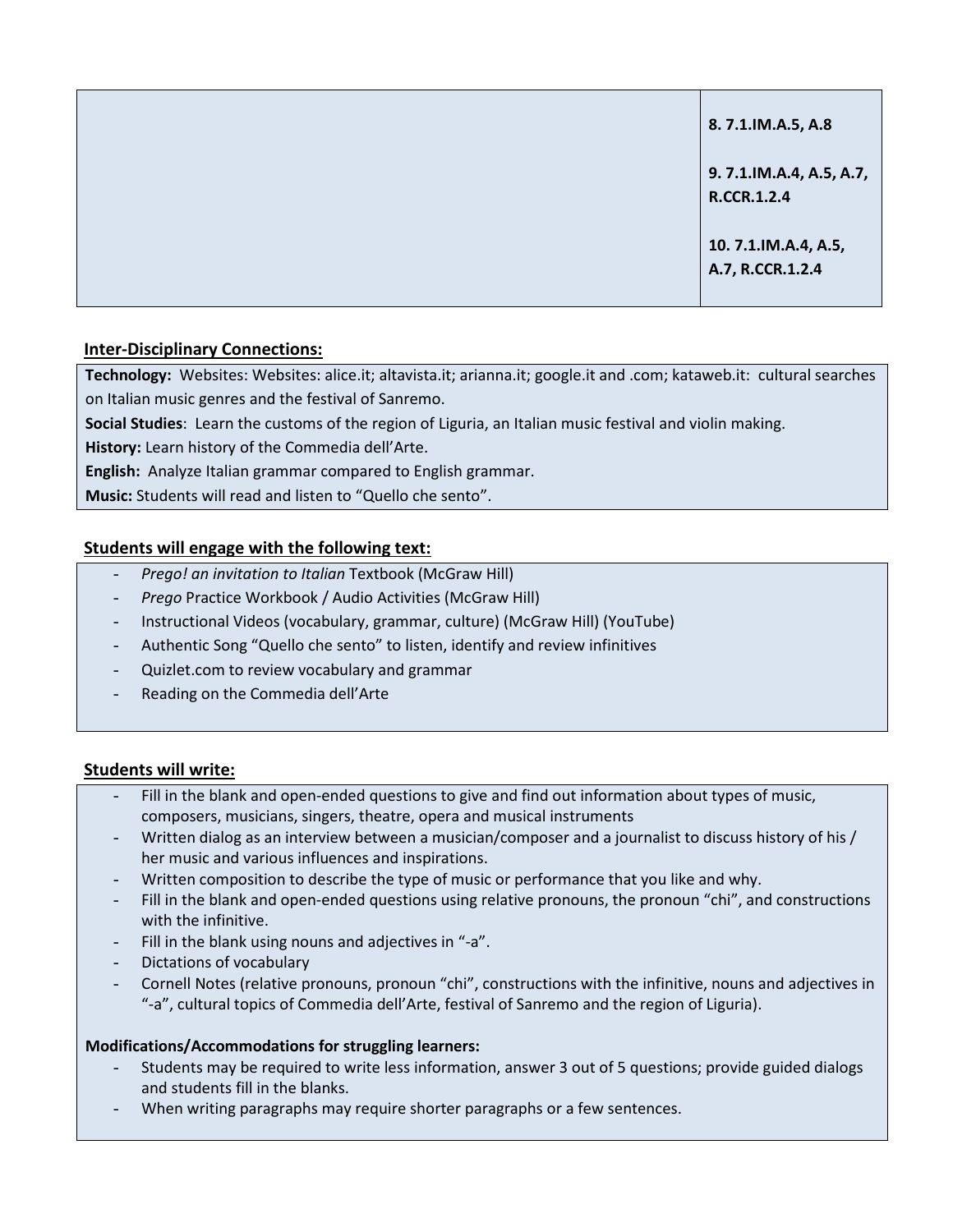#### **Modification/Accommodations for gifted and talented learners:**

- Require students to include more vocabulary words and grammar items.
- Encourage students to continue writing on their own or for an extended time.
- Student may be asked to help struggling learners with their dialogs (writing, speaking, and listening)
- Provide assignment choices that require more detail and a deeper understanding of material.
- Provide more reading material for a deeper depth of knowledge of vocabulary, syntax and grammar.

## **PART III: TRANSFER OF KNOWLEDGE AND SKILLS**

### **DESCRIBE THE LEARNING EXPERIENCE.**

### **How will students uncover content and build skills.**

- Power Point presentations for vocabulary introduction and pronunciation of terms relating to music, opera, and theatre.
- Power Point presentations for grammar introduction of relative pronouns, the pronoun "chi", constructions with the infinitive and nouns and adjectives ending in "-a".
- Authentic video using vocabulary and demonstrating buying tickets at the theatre.
- Realia (read a publication of where and when performances are held, ticket information and brief overviews about the performances)
- Information Gap activities to talk about music, theatre, use relative pronouns, the pronoun "chi", constructions with the infinitive.
- Hands-on activities (Smart Board games, activities for vocabulary and grammar, verb conjugation games)
- Listening activities (Audio workbook, Power Point presentations, music, teacher lead choral response)
- Cornell Note taking (Power Point presentations, teacher lecture, textbook readings)
- Guided short writing activities from textbook, Power Point notes or prompts
- Practice workbook activities for vocabulary and grammar

### **Modifications/Accommodations for struggling learners:**

- Guided notes with fill in the blanks for Power Point presentations.
- Additional time for listening activities more repetition.
- Only odd or even numbers for workbook activities.
- Highlight or underline key words.
- Model verbal responses.

### **Modifications/Accommodations for gifted and talented learners:**

- Students will research and discuss cultural issues/perspectives in more depth.
- Students will create Power Point presentations for additional vocabulary.
- Students will create additional practice tools to assist the learning of their peers.
- Students will further investigate topics relating to cultural material covered in the unit.
- Students will write a composition on an Italian music or theatre artist.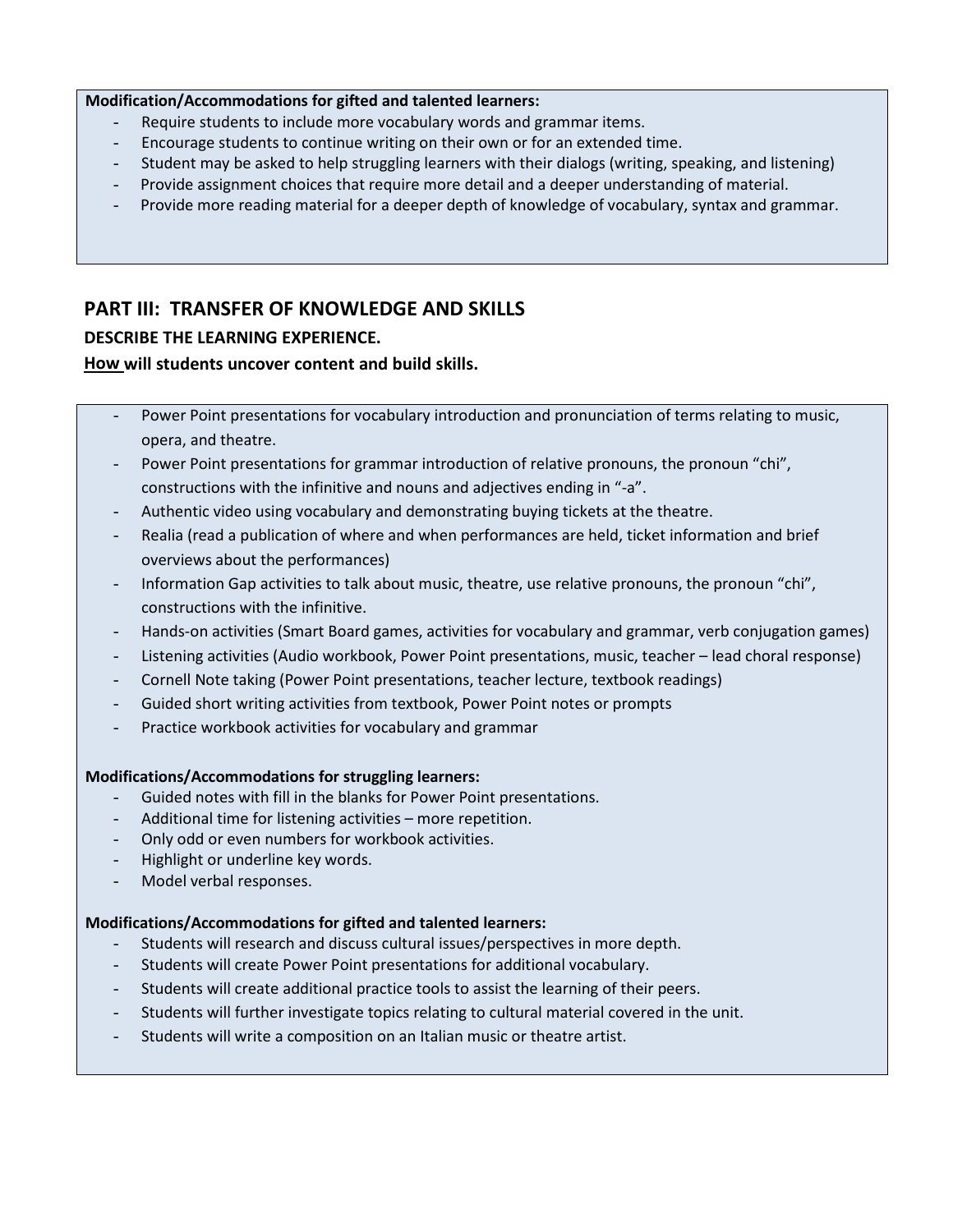## **PART IV: EVIDENCE OF LEARNING IDENTIFY THE METHODS BY WHICH STUDENTS WILL DEMONSTRATE THEIR UNDERSTANDING OF CONTENT AND THEIR ABILITY TO APPLY SKILLS. IDENTIFY BLOOM'S LEVELS.**



### **Formative Assessments:**

- Quiz 1: terms relating to music, opera and theatre
- Quiz 2: relative pronouns
- Quiz 3: pronoun "chi"
- Quiz 4: constructions with the infinitive
- Quiz 5: nouns and adjectives in "-a"
- Homework (written exercises, quizlet.com)
- Class discussions / oral participation
- Notebook checks / practice sheets
- Classwork

**Bloom's Levels: These assessments will mostly require students to Recall, Relate, Compare, Complete, Demonstrate, Interpret, Use, Analyze, Categorize, Organize, Discuss, Express, or Translate.**

### **Accommodations/Modifications:**

### **Modifications / Accommodations for struggling learners:**

- Provide student with study guide.
- Quizzes may have fewer questions, less choices, removal of ambiguous choices and removal of true and false.
- Provide more time for quizzes and classwork.
- Clarify directions, check for understanding and the student reiterates the directions.

### **Modifications/Accommodations for gifted and talented learners:**

- Well-articulated assignments that require higher cognitive processing, in-depth content and alternate modes of communication.
- Provide opportunities for the student to pursue alternate activities to engage in new learning and avoid the boredom of repeating instruction or unnecessary practice in skills already mastered.

### **Summative Assessments:**

- Benchmark on vocabulary relating to music, opera and theatre, grammar of relative pronouns, the pronoun "chi", constructions with the infinitive, nouns and adjectives in "-a" and culture of the Commedia dell'Arte, festival of Sanremo and the region of Liguria.
- Benchmark on reading, writing and listening encompassing the vocabulary and grammar of the unit.

**Bloom's Levels: These assessments will mostly require students to Recall, Relate, Compare, Complete, Demonstrate, Interpret, Use, Analyze, Categorize, Organize, Express, or Translate.**